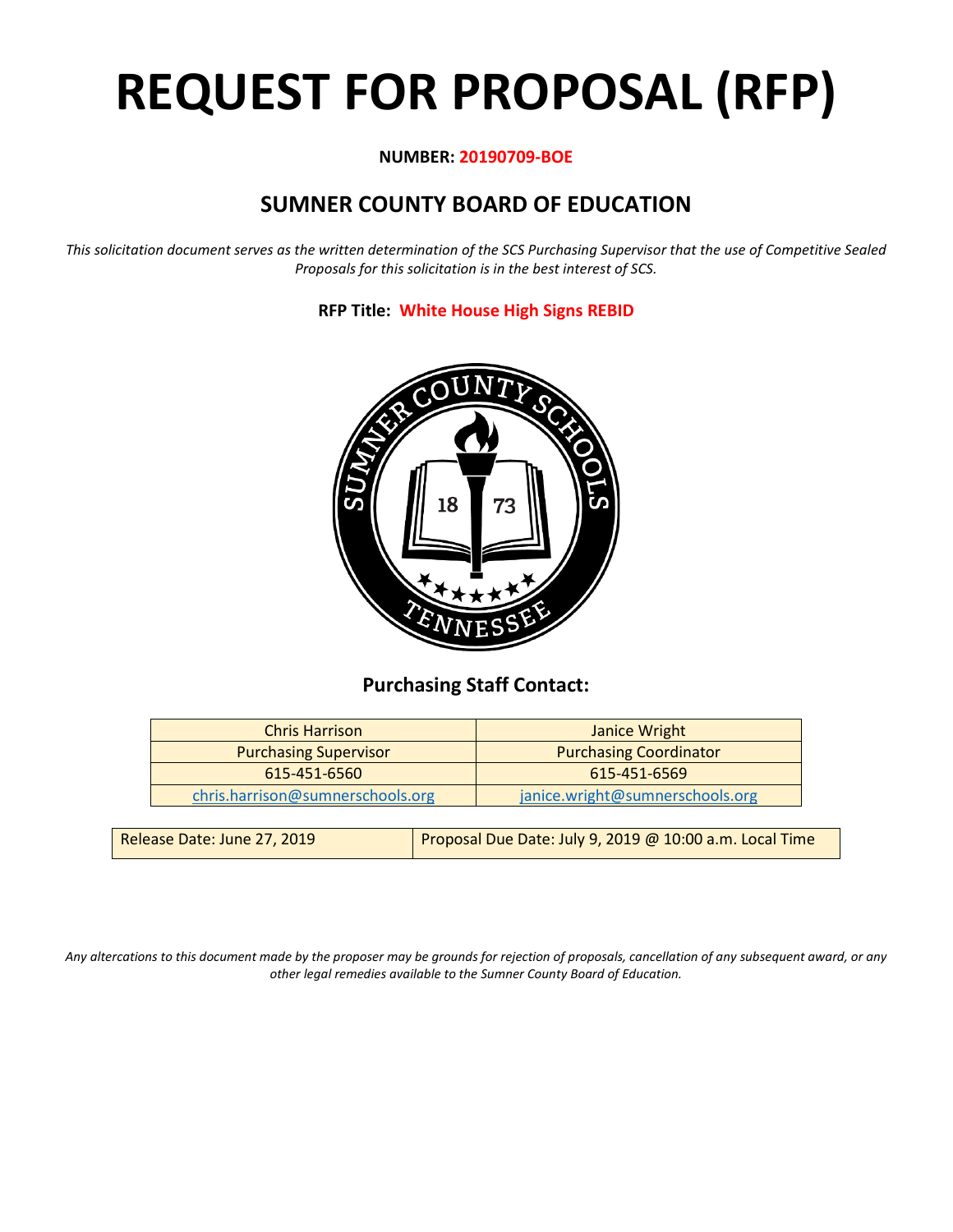# **NOTICE TO PROPOSERS**

There may be one or more amendments to this RFP. In order to receive communication for any such amendments issued specifically to this RFP, the proposer must provide a Notice of Intent to Propose to the Sumner County Board of Education (SCS) Purchasing Department. The proposer must utilize this form when submitting notice. The notice may be sent by email to: Purchasing Office, purchasing@sumnerschools.org. SCS will send amendments only to those proposers which complete and return this information by the deadline list in the RFP Schedule of Events (Section 4).

| <b>RFP Number:</b>      | 20190709-BOE White House High Signs REBID                                                                             |
|-------------------------|-----------------------------------------------------------------------------------------------------------------------|
| Company Name:           | <u> 1989 - Johann John Stoff, deutscher Stoffen und der Stoffen und der Stoffen und der Stoffen und der Stoffen u</u> |
| <b>Mailing Address:</b> |                                                                                                                       |
|                         |                                                                                                                       |
|                         |                                                                                                                       |
| Phone Number:           | <u> 1989 - Johann John Stoff, deutscher Stoffen und der Stoffen und der Stoffen und der Stoffen und der Stoffen</u>   |
| <b>Contact Person:</b>  | <u> 1980 - Johann John Stone, Amerikaansk politiker (* 1905)</u>                                                      |
| <b>Email Address:</b>   |                                                                                                                       |
|                         |                                                                                                                       |
| Authorized Signature    |                                                                                                                       |
| <b>Printed Name</b>     |                                                                                                                       |
| Date                    |                                                                                                                       |

Emailed amendments will be sent in a Microsoft Word (Office for Windows) or Portable Document Format (pdf) format. Any alterations to the document made by the proposer may be grounds for rejection of proposal, cancellation of any subsequent award or any other legal remedies available to the Sumner County Board of Education.

Amendments will also be posted on the SCS website **https://sumnerschools.org/index.php/current-bids-and-rfps** and attached to the solicitation listing as a PDF or WORD file. Check the particular solicitation on the Current Bids and RFPs webpage for any posted amendments.

By completing and returning this form, the Proposer has expressed its intent to provide a proposal for **20190709-BOE White House High Signs REBID.**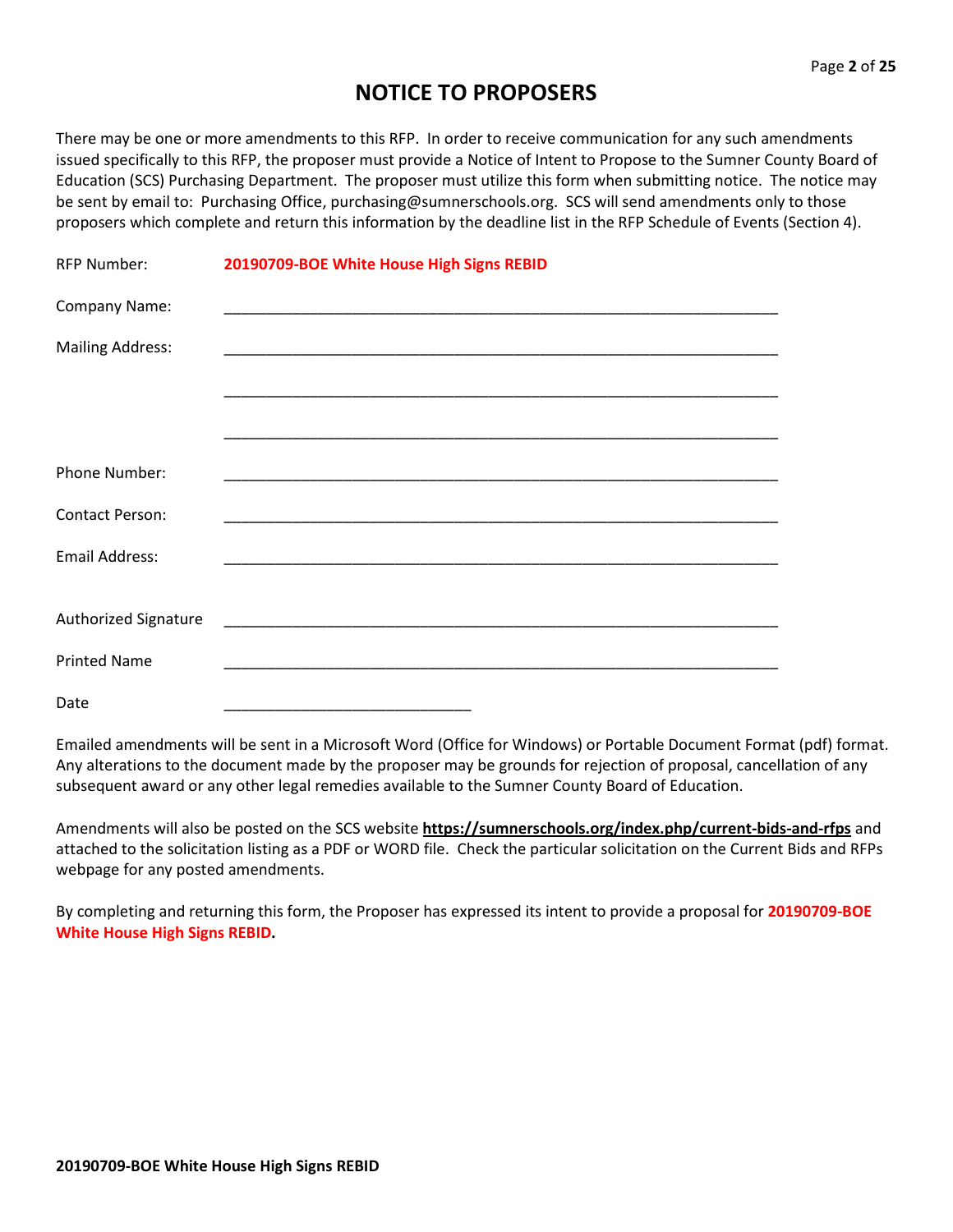### **TABLE OF CONTENTS**

- 1. Introduction/Overview
	- 1.1. Purpose
	- 1.2. Contact Information

#### 2. Requirements

- 2.1. Scope of Work/Specifications
- 2.2. Contactor Obligations
- 3. Source Selection and Contract Award
- 4. Schedule of Events
- 5. Instructions for Proposal
	- 5.1. Required Forms
	- 5.2. New Vendors
	- 5.3. Acknowledgement of Insurance Requirements
	- 5.4. Clarification and Interpretation of RFP
	- 5.5. Proposal Package
	- 5.6. Delivery of Proposals
	- 5.7. Evaluation of Proposals
	- 5.8. Request for Clarification of Proposals
	- 5.9. Protests

#### 6. Attachments

- 6.1. Contact Information
- 6.2. Bid Form/Certification
- 6.3. References
- 6.4. Certification Regarding Debarment or Suspension
- 6.5. Condition of Submitting Proposal
- 6.6. Statement of Non-Collusion
- 6.7. Attestation Re Personnel
- 6.8. Drug Free Workplace Affidavit
- 6.9. IRS Form W-9
	- \**An online, fillable version can be found at https://www.irs.gov/pub/irs-pdf/fw9.pdf*
- 6.10. Standard Terms & Conditions
- 6.11. Vendor Checklist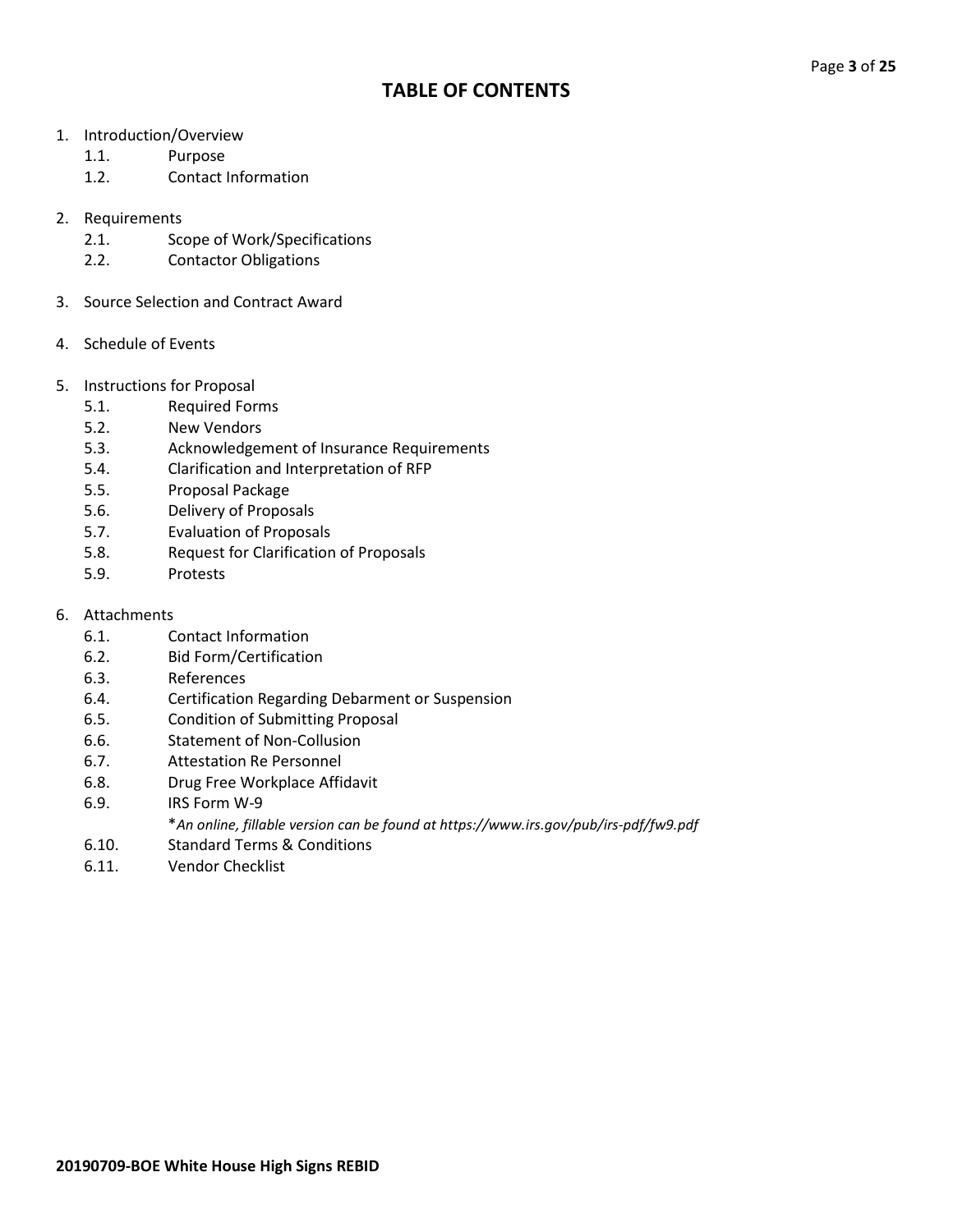#### 1. Introduction/Overview

#### 1.1. Purpose

The Sumner County Board of Education (SCS) is requesting sealed proposals for the manufacture and installation of an LED Message Center and Sign. There will be a LED Message Center + Sign located at the Main Campus and a Sign located at the Freshman Annex building.

#### 1.2. Contact Information

Unauthorized contact regarding this RFP with employees or officials of SCS other than the Purchasing Supervisor named below may result in disqualification from this procurement process.

Interested parties must direct all communication regarding this RFP to the Purchasing Supervisor, who is SCSs only official point of contact for this RFP.

| <b>RFP Procedures</b>            |
|----------------------------------|
| Chris Harrison                   |
| <b>Purchasing Supervisor</b>     |
| 1500 Airport Road                |
| Gallatin, TN 37066               |
| chris.harrison@sumnerschools.org |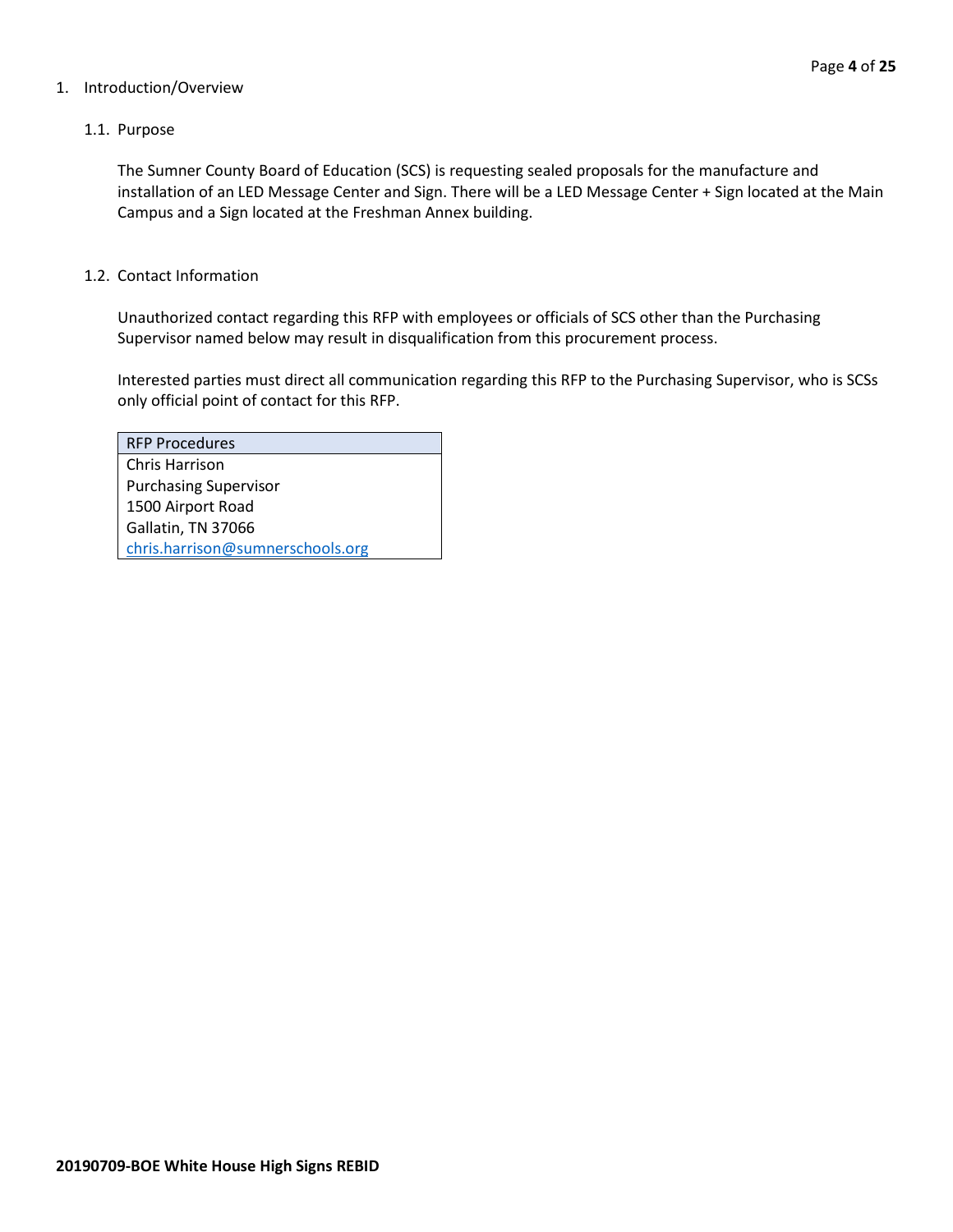#### 2. Requirements

2.1. Scope of Work / Specifications

| Jobsite: | White House High          | White House High Annex |
|----------|---------------------------|------------------------|
|          | 508 Tyree Springs Road    | 111 Meadows Road       |
|          | White House, TN 37188     | White House, TN 37188  |
|          | <i>*LED MODULE + SIGN</i> | <i>*SIGN ONLY</i>      |

The Contractor must include cost based on the following criteria:

- New, not used, equipment
- Installation
	- \*The awarded bidder shall perform the following:
		- o Coordinate installation with the Jobsite Contact and SCS Assistant Director for Facilities & Support Services.
		- o Provide and obtain all necessary materials, equipment and labor.
		- $\circ$  Provide and obtain all necessary permits with Local, County, etc. agencies as required by law.
		- $\circ$  Schedule all necessary inspections with Local, County, etc. agencies as required by law.
		- o Dispose of all generated waste materials in compliance with all Local, State and Federal guidelines, regulations and requirements.
		- o Have properly trained and experienced staff to facilitate the specified services.
- Initial startup
	- o The Contractor shall demonstrate a fully operational LED Message Center and Sign.
- On-site Training
	- o The Contractor shall provide on-site training on the basic use of the LED Message Center communication hardware/software.
- Operation Manuals (electronic and/or print)

**LED Module** (minimum specifications)

\*It is recommended that Contractors include product literature with their bid proposal.

- **Matrix Size**:
	- o The Contractor is to propose a 48x144 matrix.
	- o Must include water intrusion protection
	- o Single-face
	- o Display no less than six (6) lines, 20mm/5.5 inches

#### • **Medium Definition / Full Color**

- o Pixel Spacing: The Contractor must quote 20mm or equivalent displays.
- o Pixel Design: Each pixel must be separate one from another. No virtual or hybrid pixel technologies will be accepted. Each pixel must be comprised of 1 red, 1 green and 1 blue LED.
- $\circ$  Color Capability: Must have the ability to display from a total color palette of no less than 1.15 quintillion colors.
- o Maximum brightness up to 10,000 nits. Dimming must be automated.
- o LEDs must be lifetime rated at 100,000 hours. Lifetime is defined as the point at which the LED degradation reaches 50% original brightness.
- $\circ$  LED Module must be mounted to the front of the cabinet without being covered by a transparent face.
- o Must contain a temperature control feature to protect the module should temperature exceed predetermined thresholds.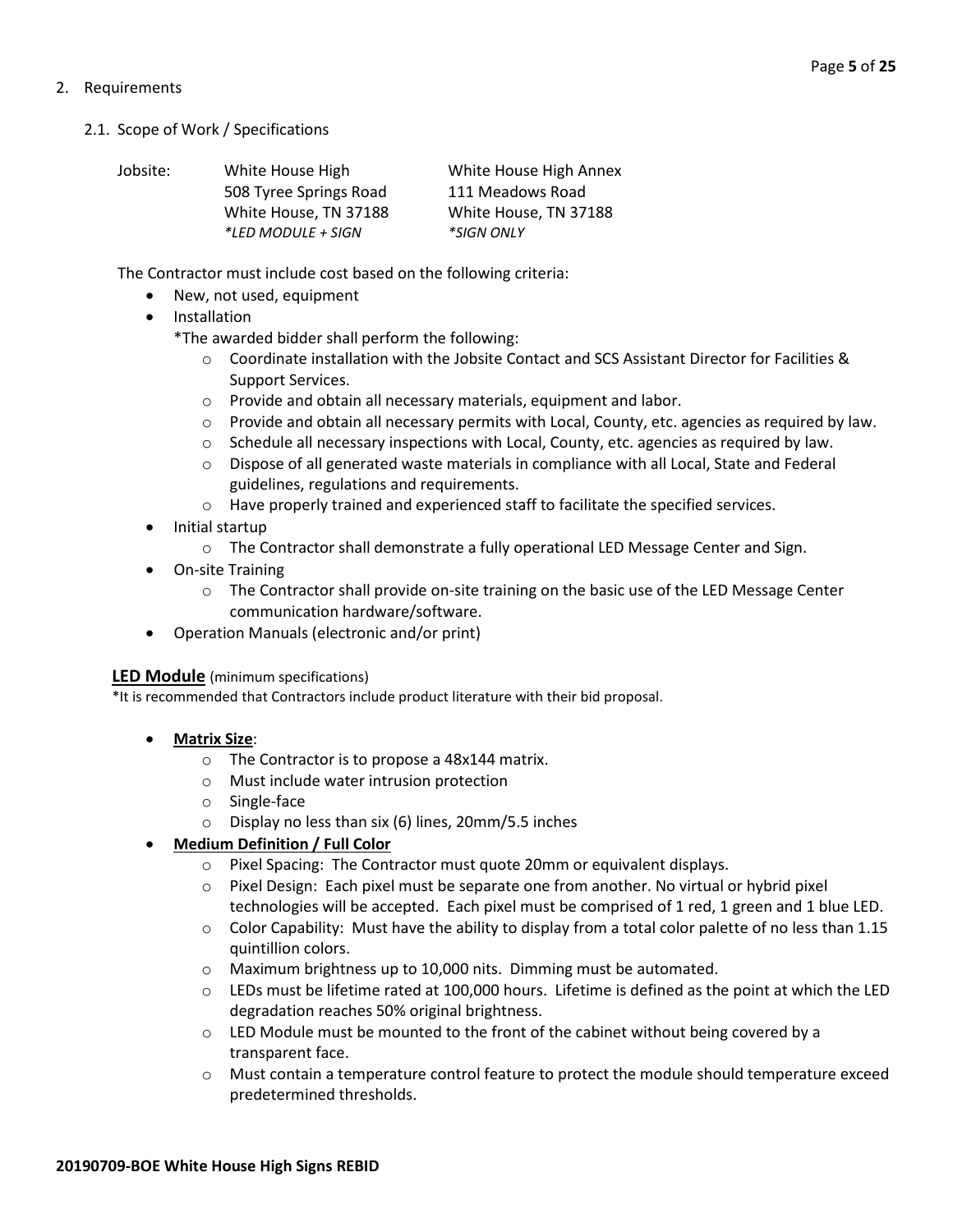#### • **Software & Content Management**

- o Software must include 1 License, at a minimum
- o Software must be compatible with Windows software
- o Must include a pre-loaded content CD/Flash Drive with pre-produced content files formatted to the display size being proposed.
- o Must include password protection.
- o The Contractor must indicate any recurring costs for the software.
- o Communication with LED Module by Cell Modem.

#### • **Miscellaneous**

- o Must include temperature sensor for real time display of temperature
- **Cabinet**
	- o Extruded aluminum cabinet
	- o Gloss black polyurethane finish
- **Manufacturer**
	- o Must have a U.S. based manufacturing facility.
	- $\circ$  Must have a minimum of 8 years continuous experience manufacturing LED display modules and display cabinets.
	- $\circ$  LED Message Center and Cabinet must be manufactured by the same company.

#### • **Warranty**

- o LED Module shall carry a minimum of a 5-year parts warranty.
- **Service**
	- o The Contractor must be able to provide continued support service, after installation.

#### **Top Sign Module** (minimum specifications)

- **Copy:**
	- o WHITE HOUSE HIGH SCHOOL + Logo
	- o WHITE HOUSE HIGH SCHOOL + Logo
	- o Blue background and White letters
	- o Prior to production, the final design to be approved by Ann Miller, WHH Principal, or designee.

#### • **Approximate Size**

- $\circ$  The Contractor is to propose an appropriate size based on the location and intended use. The Contractor may propose up to three different sizes. The size must coordinate with the size of the LED Module.
- **Cabinet:**
	- o Extruded Aluminum Cabinet
	- o Include aluminum decorative topper
	- o Finished in enamel
- **Faces**:
	- o Pan Formed High Impact Polycarbonate Plastic (Lexan) Solar Grade
	- o Single faced
	- o Embossed-Copy, decorated second service
	- o Graphics must be resistant to fading (NO VINYL)
	- o Internal Illuminated
	- o Must be removeable for service
- Furnish and Install one (1) automatic electric photocell (industrial grade)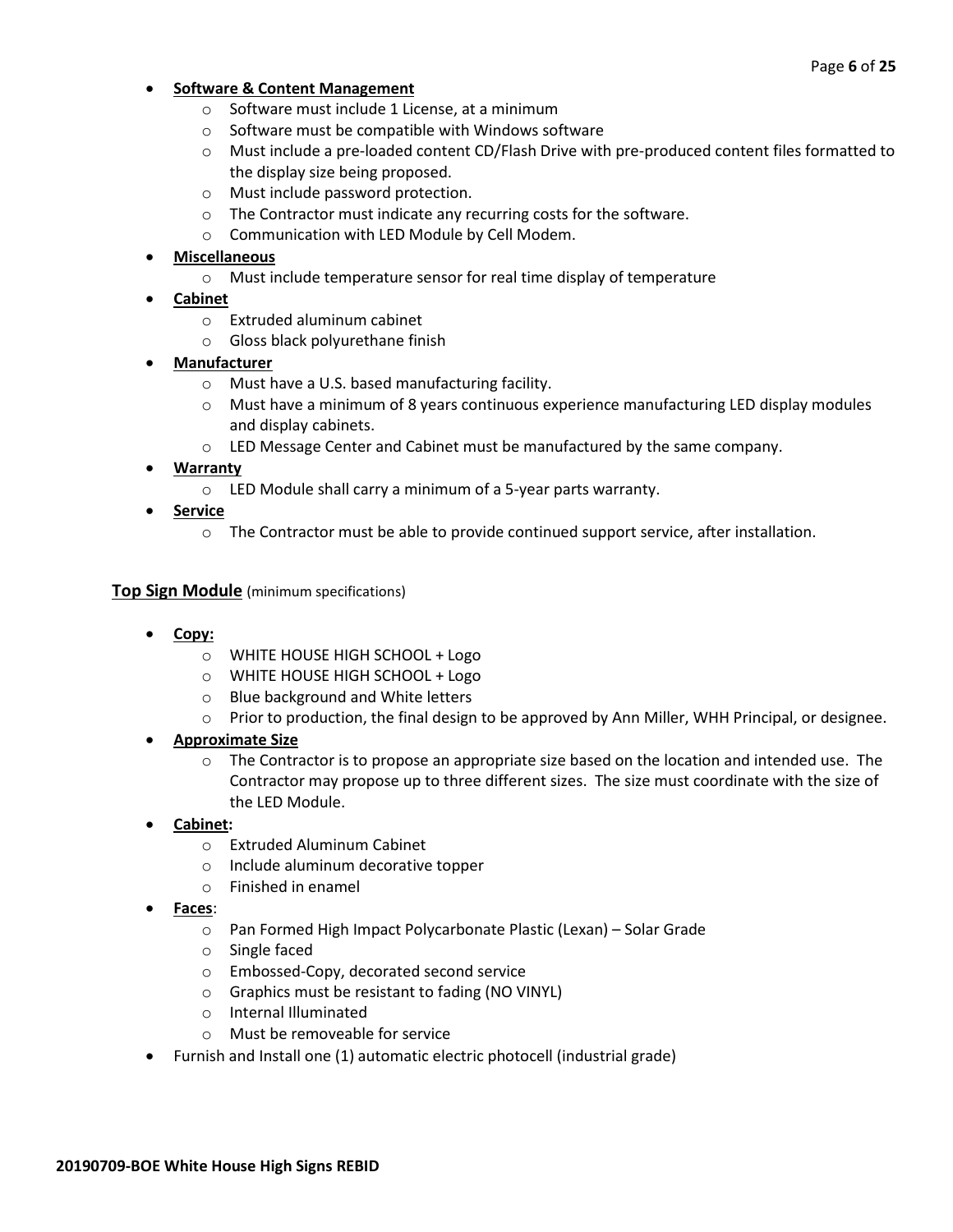• Sample LOGO



#### **Mount**

- **White House High Sign - Height**: 8ft. minimum (from grade to bottom of LED Module). Overall height (LED Module and Top Sign Module) not to exceed 17ft.
- **White House High Freshman Annex Sign – Height:** 5ft. minimum (from grade to bottom of Top Sign Module). Overall height not to exceed 10ft.
- Two Steel Columns, set in concrete, with White Pole Covers for both signs
- Installation must meet wind load requirements for the area.

#### **Sample Design Concept**

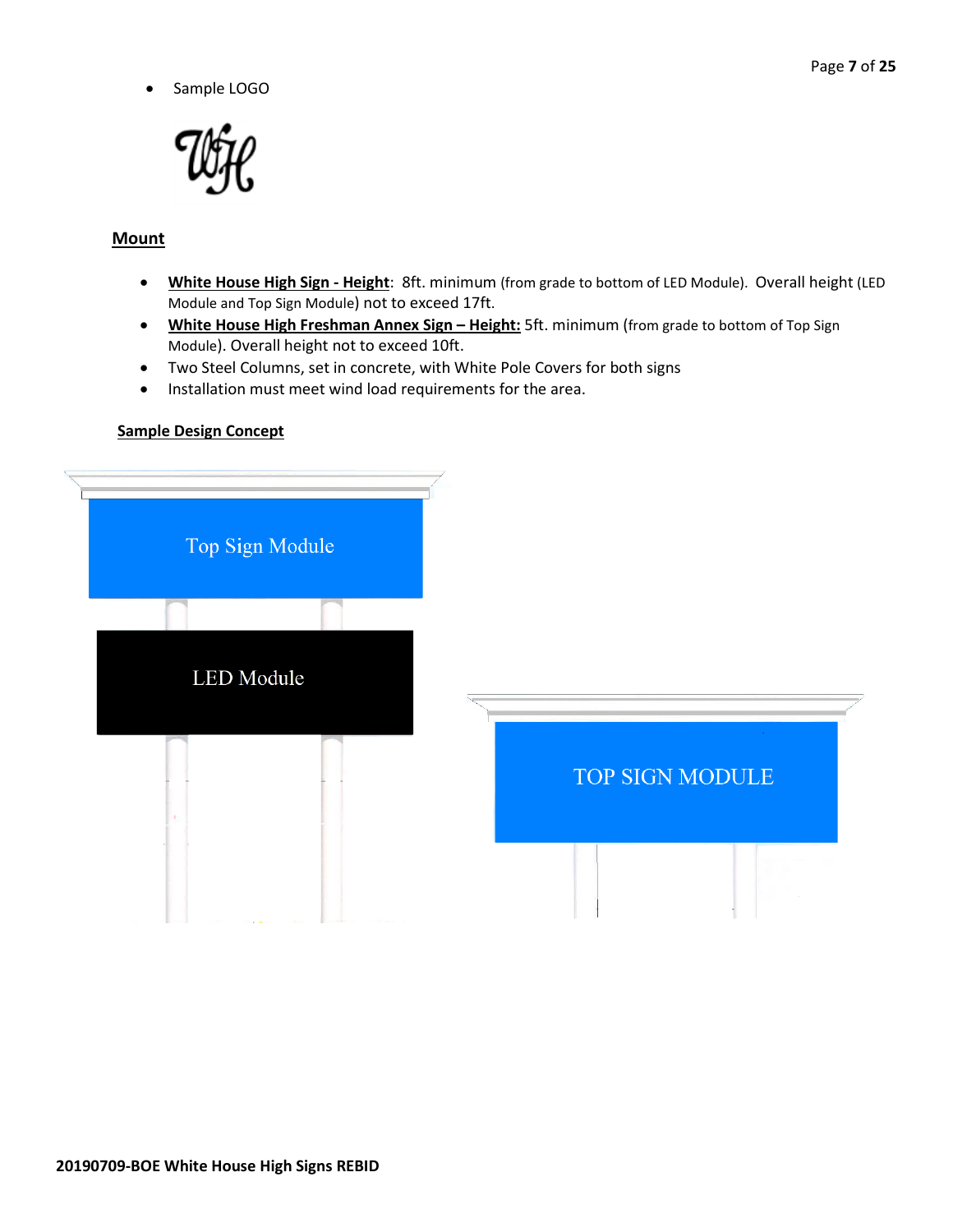- 3. Source Selection and Contract Award
	- Award(s), if made, will be made to the Responsive and Responsible proposer(s) whose proposal is most advantageous to SCS, taking into consideration price and the other evaluation criteria set forth in the RFP.
		- o General Criteria to be determined "Responsive"
			- Does the proposal include all required information, included completed attachment forms and affidavits?
			- Was the proposal delivered on or before the stated deadline? Did it include the required number of copies (hard & electronic)?
		- o General Criteria to be determined "Responsible"
			- Does the Proposer demonstrate an understanding of SCSs needs and proposed approach to the project?
			- **Does the Proposer possess the ability, capacity, skill and financial resources to provide the** service?
			- Can the Proposer take upon itself the responsibilities set forth in the RFP and produce the required outcomes in a timely fashion?
			- **Does the Proposer have the character, integrity, reputation, judgement, experience and** efficiency required for the project?
	- SCS reserves the right to enter into discussions with Proposers which have submitted proposals determined to be reasonably like of being considered for selection to assure a full understanding of and responsiveness to the RFP requirements. Every effort shall be afforded to assure fair and equal treatment with respect to the opportunity for discussion and/or revision of their respective proposals. Revisions may be permitted after the submission and prior to the award for the purpose of obtaining the best offers.
	- SCS reserves the right to negotiate price and contract terms and conditions with the most qualified proposer(s) to provide the requested service. If a mutually beneficial agreement with the lowest responsive and responsible Proposer is not reached, SCS reserves the right to enter into contract negotiations with the next lowest Proposer and continue this process until an agreement is reached.
	- Upon mutual agreement by both parties, SCS shall grant the right to extend the terms, conditions and prices of contract(s) awarded from this RFP to other Institutions (such as State, Local and/or Public Agencies) who express an interest in participating in any contract that results from this RFP. Each of the "piggyback" Institutions will issue their own purchasing documents for purchase of the goods/services. Proposer agrees that SCS shall bear no responsibility or liability for any agreements between Proposer and the other Institution(s) who desire to exercise this option.
- 4. Schedule of Events

| <b>RFP Issued</b>              | June 27, 2019                         |
|--------------------------------|---------------------------------------|
| <b>RFP Submission DEADLINE</b> | July 09, 2019 @ 10:00 a.m. Local Time |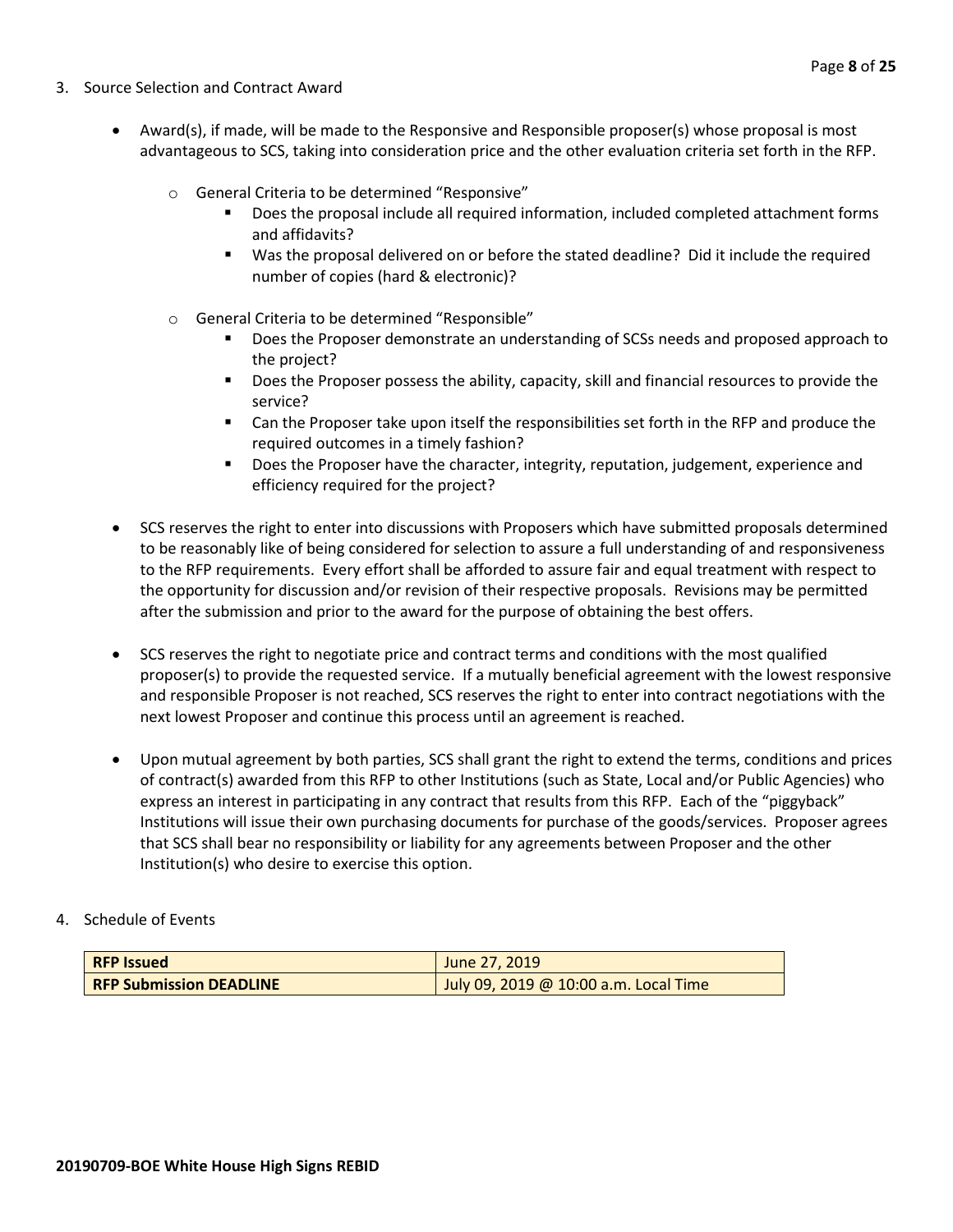#### 5. Instructions for Proposal

#### 5.1. Required Forms

- Proposer must complete and submit the Attachments in Section 6. Attachments may be omitted depending on the RFP requirements. Refer to the Table of Contents for omitted Attachments.
- Evidence of a valid State of Tennessee Business License and/or Sumner County Business License.
- For all vendors with annual purchases in excess of \$50,000; a Sumner County Business License must be on file with the SCS Finance Department. Evidence of the license must be provided within ten (10) working days following notification of award; otherwise, SCS may rescind its acceptance of the Proposer's proposal.
- Copy of State of Tennessee License (if applicable) in respective field.
- If applicable, the Proposer must include a copy of the contract(s) the Proposer will submit to be signed.

#### 5.2. New Vendors

- To comply with Internal Revenue Service requirements, all vendors who perform any type of service are required to have a current IRS Form W-9 on file with the SCS Finance Department. It is a mandatory requirement to complete the IRS Form W-9 (Attachment 6.9) included in this RFP.
- To comply with the Tennessee Lawful Employment Act (50-1-702 and 50-1-703), non-employees (individuals paid directly by the employer in exchange for the individual's labor or services) must have on file one (1) of the following documents:
	- o A valid Tennessee driver's license or photo identification;
	- $\circ$  A valid driver's license or photo identification from another state where the license requirements are at least as strict as those in Tennessee;
	- o A birth certificate issued by a U.S. state, jurisdiction or territory;
	- o A U.S. government issued certified birth certificate;
	- o A valid, unexpired U.S. passport;
	- o A U.S. certificate of birth abroad (DS-1350 or FS-545)
	- o A report of birth abroad of a U.S. citizen (FS-240);
	- o A certificate of citizenship (N560 or N561);
	- o A certificate of naturalization (N550, N570 or N578);
	- o A U.S citizen identification card (I-197 or I-179); or
	- o Valid alien registration documentation or other proof of current immigration registration recognized by the United States Department of Homeland Security that contains the individual's complete legal name and current alien admission number or alien file number (or numbers if the individual has more than one number).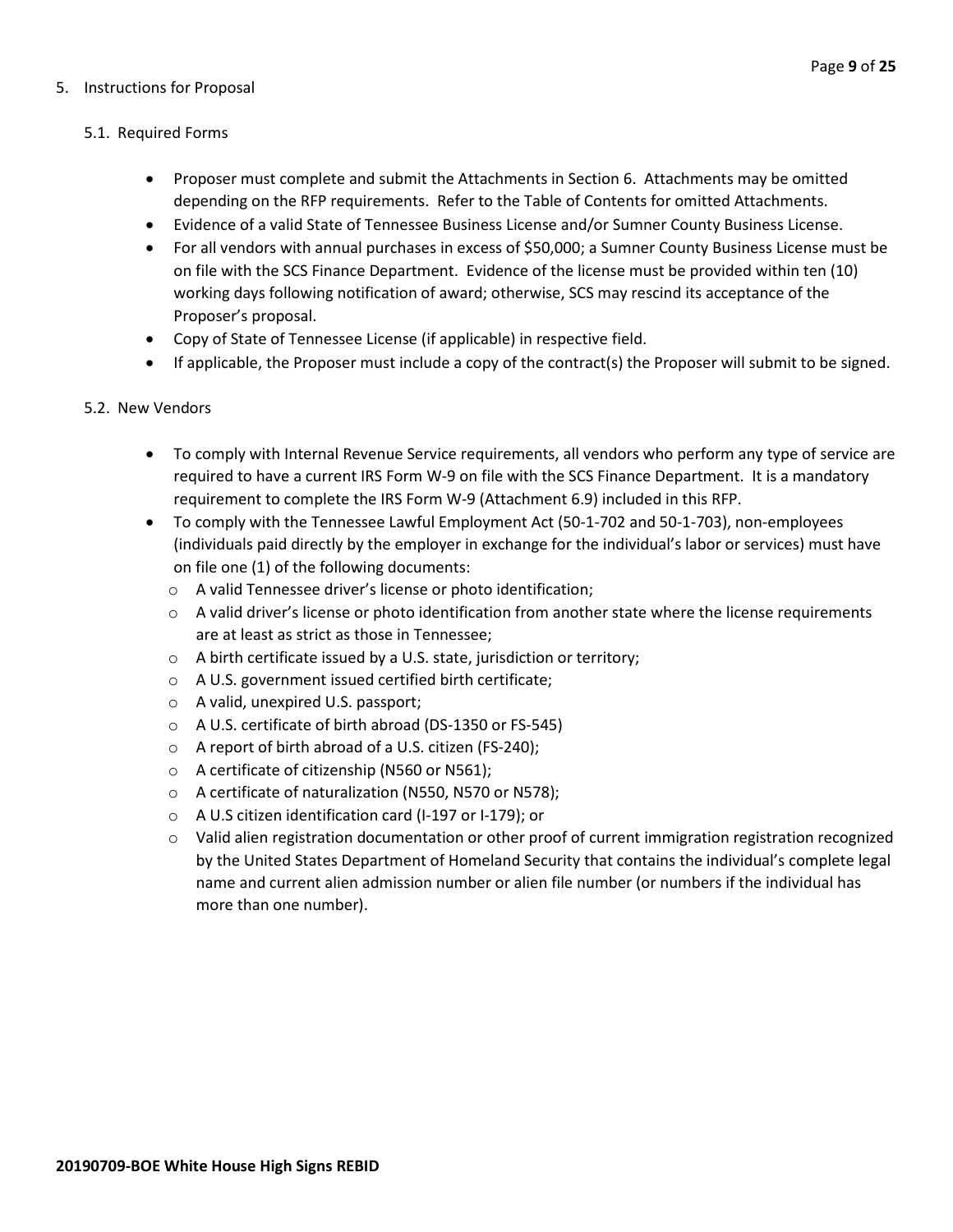#### 5.3. Acknowledgement of Insurance Requirements

By submitting a proposal, Proposer acknowledges that it has read and understands the insurance requirements for the proposal. The Proposer who may have employees, contractors, subcontractors or agents working on SCS properties shall carry current certificates for general and professional liability insurance and for workers' compensation as indicated below. The owner or Principal of each Proposer must also be insured by workers' compensation if they perform any of the services on SCS properties. There will be no exceptions to the insurance requirement. Proposer also understands that the evidence of required insurance must be submitted within fifteen (15) working days following notification of its offer being accepted; otherwise, SCS may rescind its acceptance of the Proposers proposal.

• **General Liability**

| <b>General Aggregate</b> | \$2,000,000 |
|--------------------------|-------------|
| Each Occurrence          | \$1,000,000 |

#### • **Workers Compensation**

| <b>Workers Compensation</b> | <b>Tennessee Statutory Limits</b> |
|-----------------------------|-----------------------------------|
| <b>Employer's Liability</b> | 5500,000                          |

5.4. Clarification and Interpretation of RFP

The words "must" and "shall" in the RFP indicate mandatory requirements. Taking exception to any mandatory requirement shall be considered grounds for rejection. There are other requirements that SCS considers important but not mandatory. It is important to respond in a concise manner to each section and submit an itemized list of all exceptions.

5.5. Proposal Package

The package containing the proposal must be sealed and clearly marked on the outside of the package:

#### **"20190709-BOE White House High Signs REBID" DO NOT OPEN**

All sealed proposals packages must include all of the following. Any sealed proposals are subject to rejection as non-conforming if any applicable item is not included.

- One (1) Complete Original
- Original Signature on Original Proposal. NO copied or digital signatures.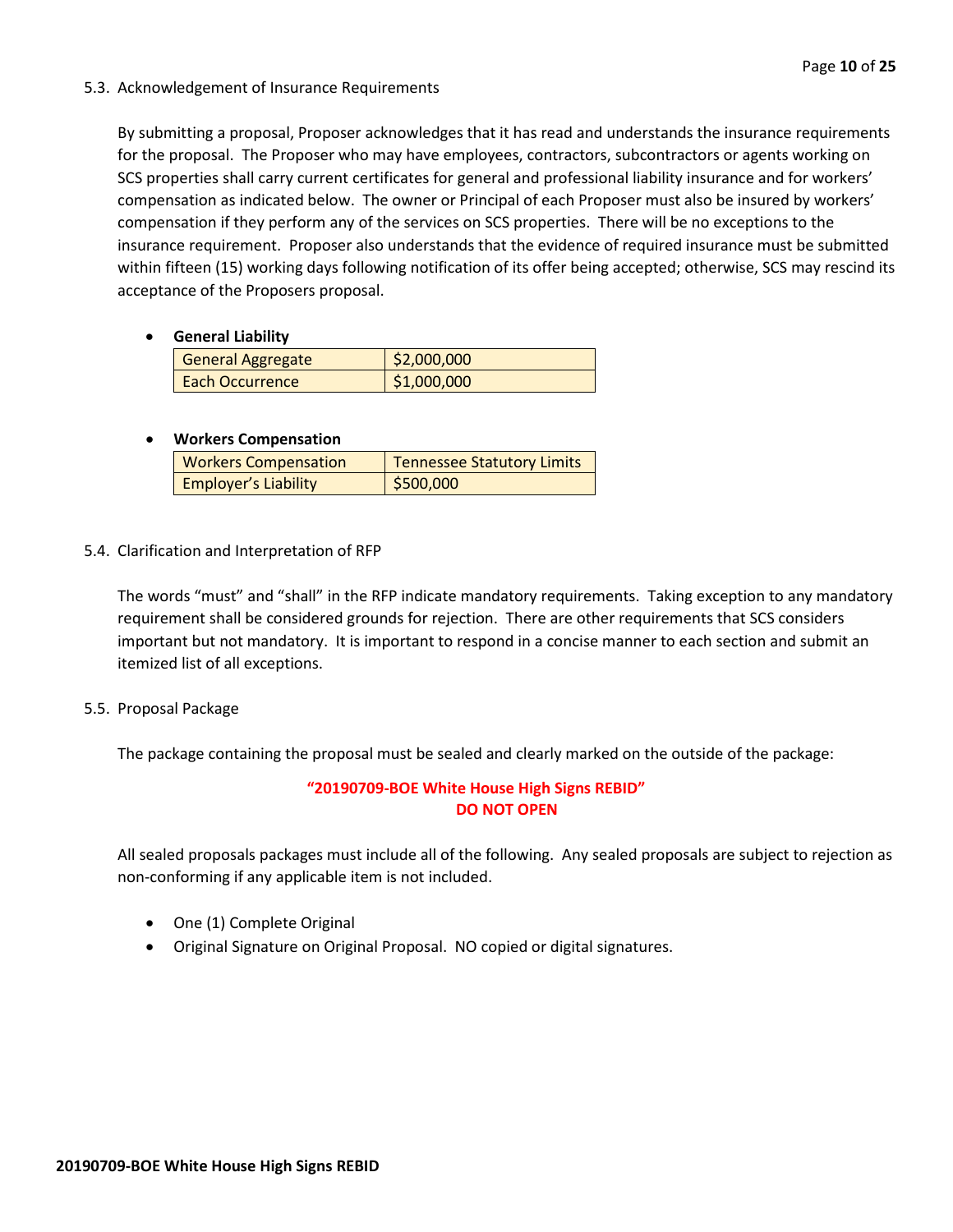The outside of the proposal package must be labeled as follows (if applicable):

- 1. Name of Company and Principal Owner, Business License Number, Expiration Date and License Classification.
- 2. In addition to Item 1, the same is applicable to masonry contractors if the work performed is > \$100,000.
- 3. In addition to Item 1, the same is applicable to HVAC, electrical, plumbing or A/C contractors if the work performed is > \$25,000.
- 4. In addition to Item 1, the same is applicable plus the Department of Environment & Conservation License Number and Classification, applicable to geothermal contractors if the work performed is > \$25,000.
- 5. If the prime contractor performs the masonry portion of the project or any of the above listed contractor skill sets and the work performed is > \$100,000; it must be so designated.
- 6. Only one (1) contractor in each classification listed shall be written on the bid envelope.

#### 5.6. Delivery of Proposals

Sealed proposals will be accepted until **July 9, 2019 @ 10:00 a.m. Local Time**. Proposals received after that time will be deemed invalid. Vendors mailing proposal packages must allow sufficient time to ensure receipt of their package by the time specified. SCS shall not accept proposals via electronic transmission such as email, fax, etc. There will be no exceptions. Proposals will be opened and read aloud. The reading of the bids will begin at **10:00 a.m. Local Time**.

Due to the nature of deliveries to the SCS Support Services Facility by carriers such as UPS, FedEx and such like; the proposal package will be accepted if the date and time on the delivery confirmation are indicated to be on or before the Proposal Deadline.

| Delivery Address: | Sumner County Board of Education |
|-------------------|----------------------------------|
|                   | Attn: Purchasing Supervisor      |
|                   | 1500 Airport Road                |
|                   | Gallatin, TN 37066               |

#### 5.7. Evaluation of Proposals

The SCS Purchasing Supervisor will first examine the proposals to reject those that are clearly non-responsive to the stated requirements. Proposers who are determined to be non-responsive and/or non-responsible will be notified of this determination.

The evaluation process will include the following factors:

- Proposed Approach and Timeline
- Company Experience and Qualifications
	- o The nature and scope of the Proposers business.
	- o The number of years the Proposer has been licensed to do business.
	- o The number of years the Proposer has been providing the requested services.
	- o How many similarly sized or larger K-12 clients have you contract with?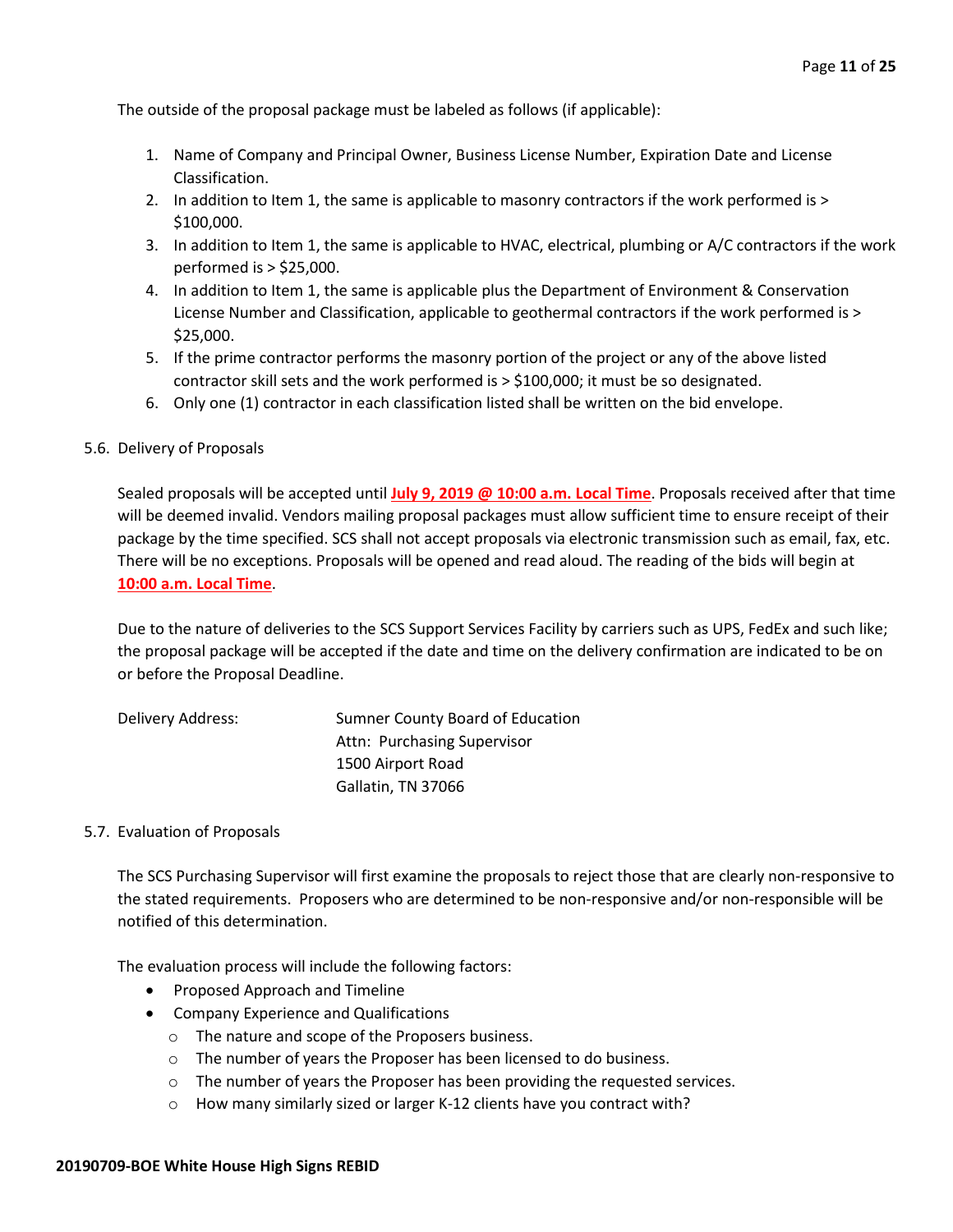- Compensation/Price Data
	- o Address all costs associated with performance of the contracted services.
- Past Performance and References
	- o Provided a minimum of three (3) client references for similar projects in size and scope successfully completed by Proposer within the last three (3) years. Attachment 6.3.
	- $\circ$  SCS may also consider other sources of pertinent past performance information, including the districts own experience with the Proposer.
- 5.8. Request for Clarification of Proposals

Requests for clarification of proposals shall be distributed by the Purchasing Supervisor in writing (or email).

#### 5.9. Protests

In the event that any interested party finds any part of the listed specifications, terms or conditions to be discrepant, incomplete or otherwise questionable in any respect; it shall be the responsibility of the concerned party to notify the SCS Purchasing Office of such matters immediately upon receipt of the RFP. All notifications must be sent to the Purchasing Supervisor via email at [purchasing@sumnerschools.org.](mailto:purchasing@sumnerschools.org)

Any actual or prospective Proposer who is aggrieved in connection with the RFP or award of a contract may protest to the Purchasing Supervisor and/or the Sumner County Board of Education at its regularly scheduled meeting.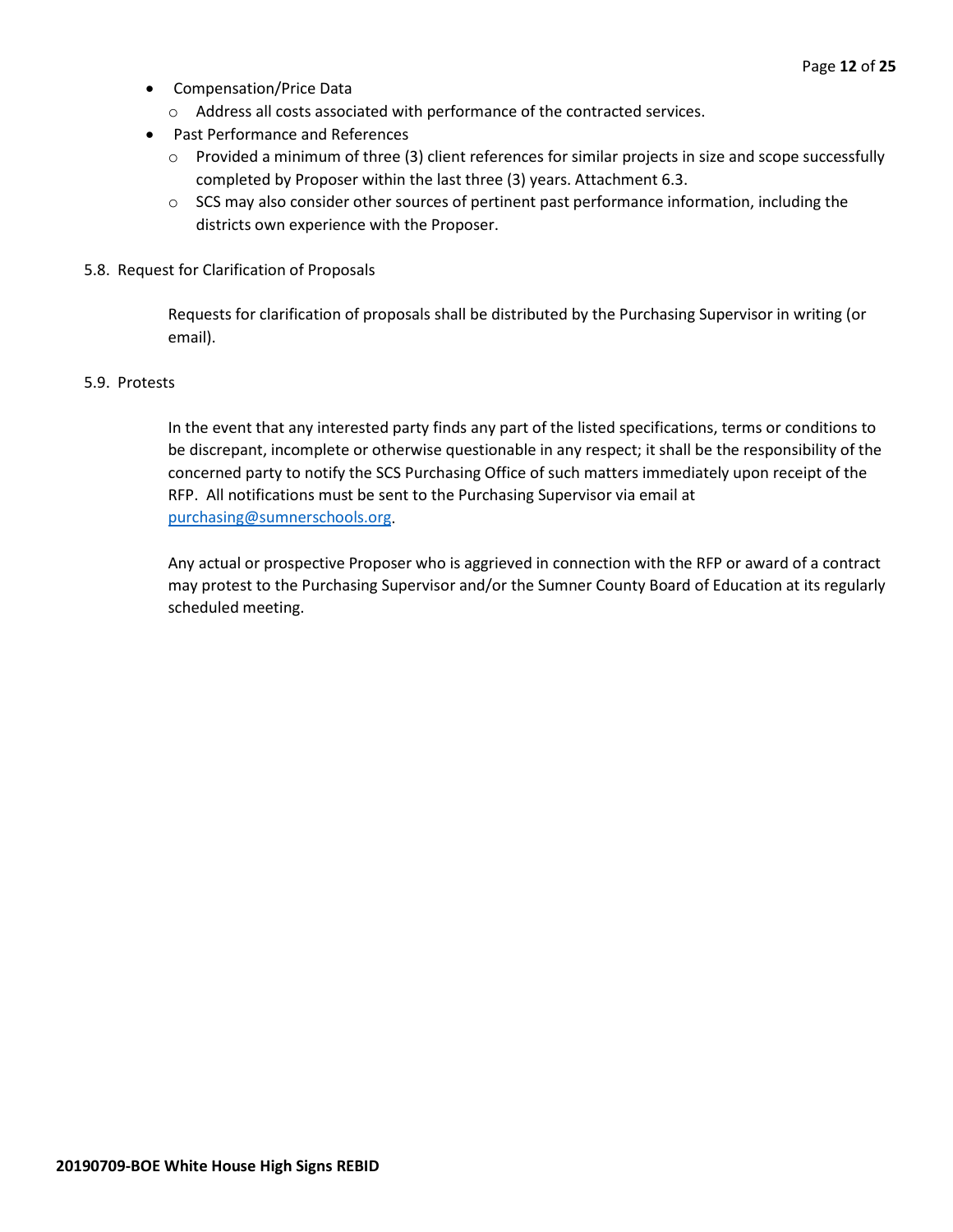#### **ATTACHMENT 6.1 - Contact Information**

| <b>Company Legal Name:</b>                 | <u> 1989 - Johann John Stone, markin film yn y systematist yn y brening yn y brening yn y brening yn y brening y</u>  |  |
|--------------------------------------------|-----------------------------------------------------------------------------------------------------------------------|--|
| <b>Company Official Address:</b>           | <u> 1989 - Johann John Stone, markin film yn y sydd y ganleithiau ym y gynnwys y gynnwys y gynnwys y gynnwys y gy</u> |  |
| Company Web Site (URL):                    | <u> 1989 - Johann John Stone, markin sammen beskriuwer oan de ferskearre fan de ferskearre fan de ferskearre fan </u> |  |
| Contact Person for project administration: |                                                                                                                       |  |
|                                            |                                                                                                                       |  |
|                                            |                                                                                                                       |  |
|                                            |                                                                                                                       |  |
|                                            | (office)                                                                                                              |  |
|                                            | (mobile)                                                                                                              |  |
|                                            | Email Address: 2008 2009 2009 2009 2009 2010 2021 2022 2023 2024 2024 2022 2023 2024 2022 2023 2024 2022 2023         |  |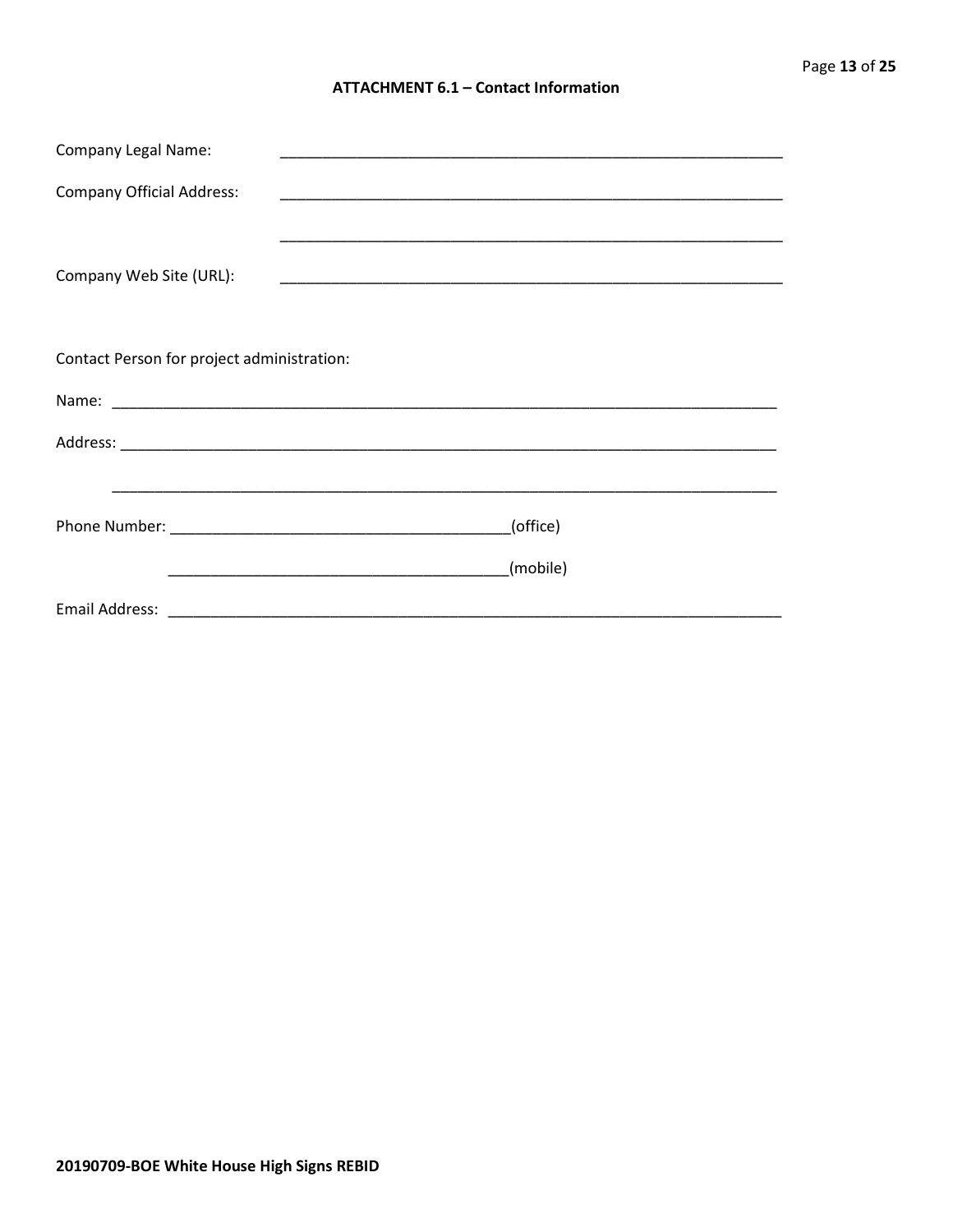

Attn: Purchasing Supervisor 1500 Airport Road Gallatin, TN 37066

#### **ATTACHMENT 6.2 – Bid Form/Certification 20190709-BOE White House High Signs REBID**

|            | BOE White House High Signs REBID in accordance with the specifications and instructions set forth in these bid |
|------------|----------------------------------------------------------------------------------------------------------------|
| documents. |                                                                                                                |
|            |                                                                                                                |
|            |                                                                                                                |
|            |                                                                                                                |
|            |                                                                                                                |
|            |                                                                                                                |
|            |                                                                                                                |
| (street)   | (city, state, zip)                                                                                             |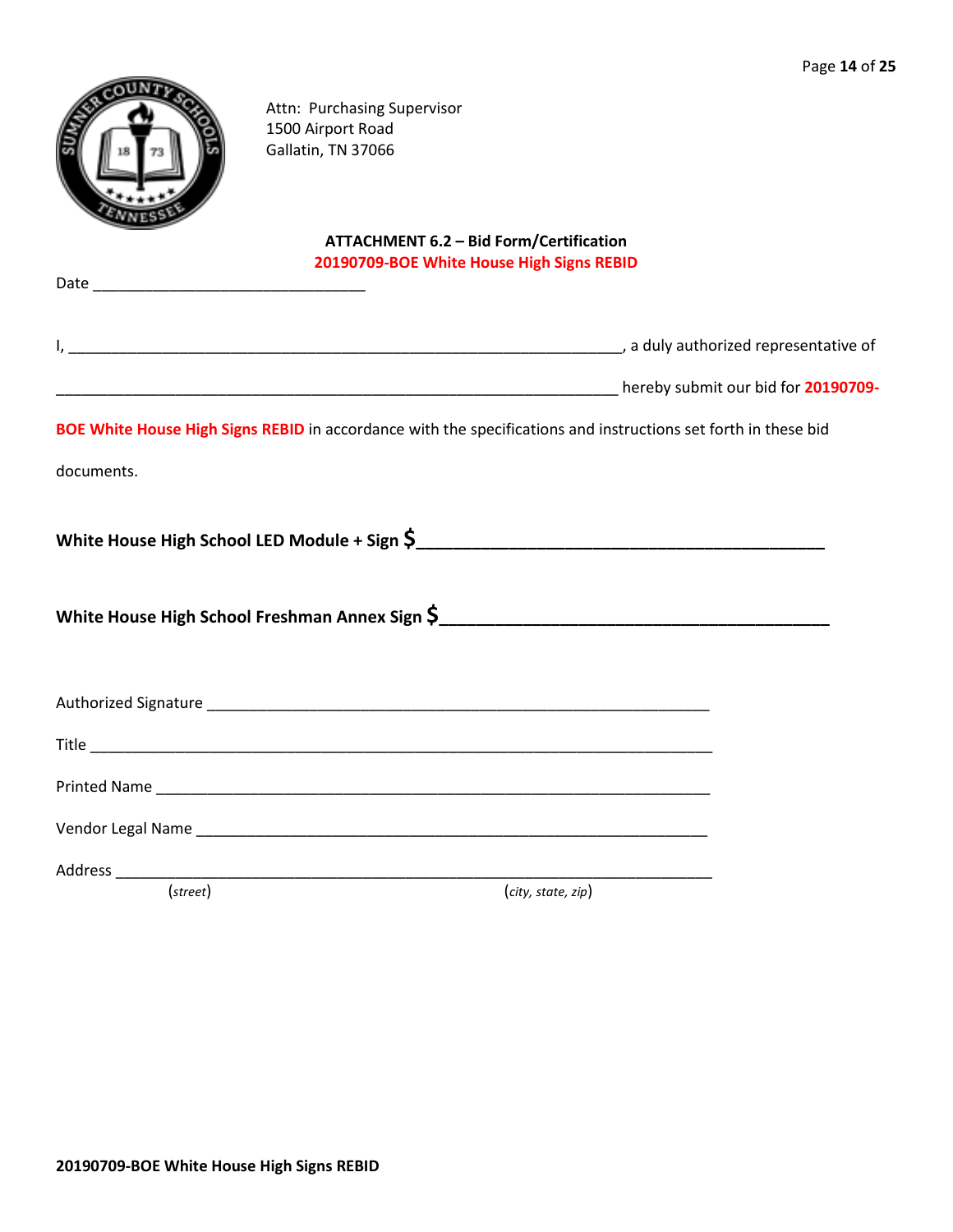#### **ATTACHMENT 6.3 - References**

\*Proposers may copy this page and submit additional references.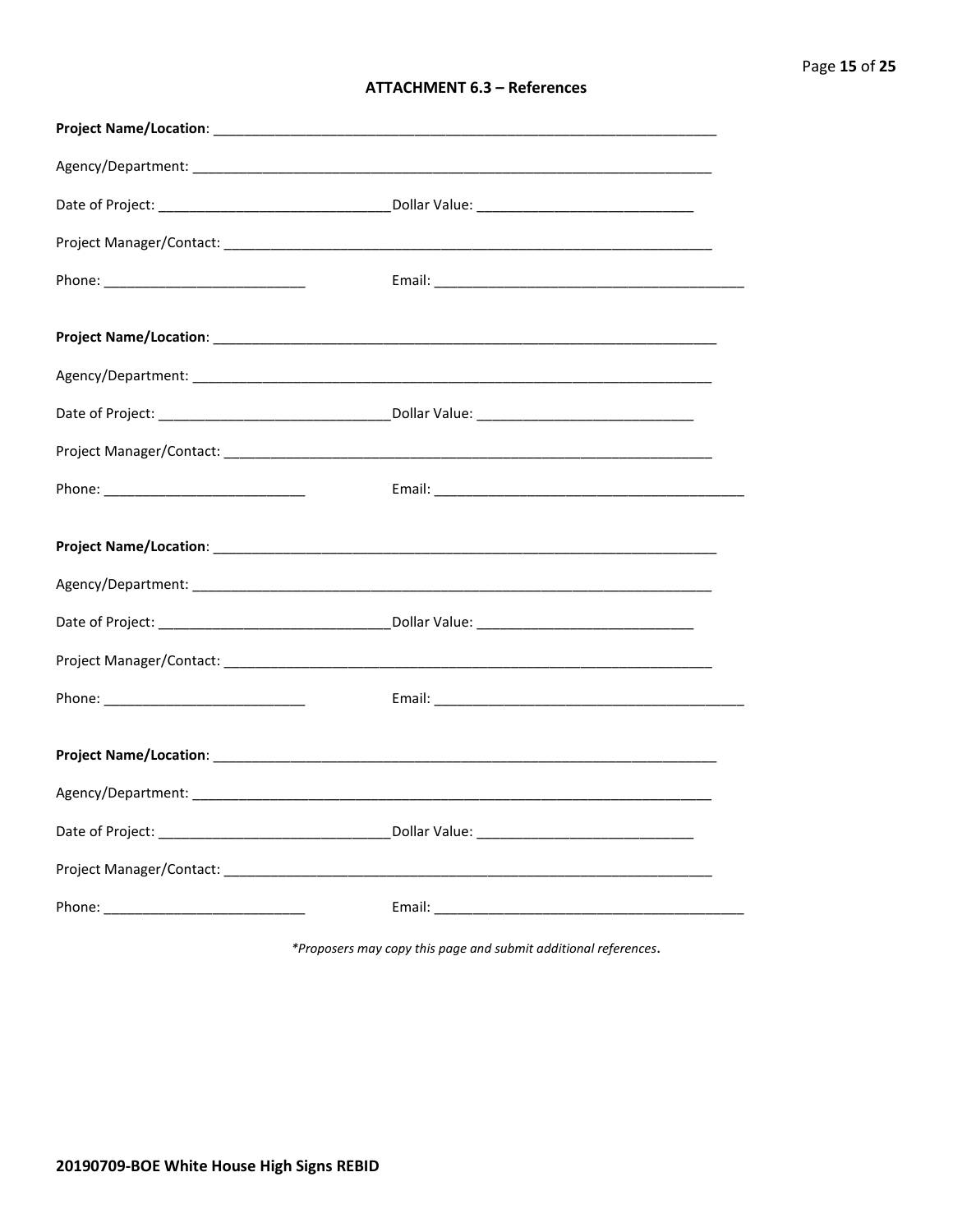#### **ATTACHMENT 6.4 – Certification Regarding Debarment or Suspension**

The prospective participant certifies, to the best of its knowledge and belief, that it and its principals:

- Are not presently debarred, suspended, proposed for debarment, declared ineligible or voluntarily excluded from participation in transactions under federal non-procurement programs by any federal department or agency;
- Have not, within the three-year period preceding the proposal, had one or more public transactions (federal, state or local) terminated for cause or default; and
- Are not presently indicated or otherwise criminally or civilly charged by a government entity (federal, state or local) and have not, within the three-year period preceding the bid, been convicted or had a civil judgement rendered against it:
	- $\circ$  For the commission of fraud or a criminal offense in connection with obtaining, attempting to obtain or performing a public transaction (federal, state or local) or a procurement contract under such a public transaction;
	- $\circ$  For the violation of federal or state antitrust statutes, including those proscribing price fixing between competitors, the allocation of customers between competitors, or bid rigging; or
	- $\circ$  For the commission of embezzlement, theft, forgery, bribery, falsification or destruction of records, making false statements, or receiving stolen property.

\_\_\_\_\_\_\_\_\_\_\_\_\_\_\_\_\_\_\_\_\_\_\_\_\_\_\_\_\_\_\_\_\_\_\_\_\_\_\_\_\_\_\_\_\_\_\_\_\_\_\_\_

I understand that a false statement on this certification may be grounds for the rejection of this proposal or the termination of the award. In addition, under 18 U.S.C. 1001, a false statement may result in a fine of up to \$10,000 or imprisonment for up to five years, or both.

Name of Participating Agency: \_\_\_\_\_\_\_\_\_\_\_\_\_\_\_\_\_\_\_\_\_\_\_\_\_\_\_\_\_\_\_\_\_\_\_\_\_\_\_\_\_\_\_\_\_\_\_\_\_\_\_\_\_\_\_\_\_\_\_\_

Name and Title of Authorized Representative: \_\_\_\_\_\_\_\_\_\_\_\_\_\_\_\_\_\_\_\_\_\_\_\_\_\_\_\_\_\_\_\_\_\_\_

Signature of Authorized Representative: \_\_\_\_\_\_\_\_\_\_\_\_\_\_\_\_\_\_\_\_\_\_\_\_\_\_\_\_\_\_\_\_\_\_\_\_\_\_\_\_\_\_\_\_\_\_\_\_\_\_\_\_

Date: \_\_\_\_\_\_\_\_\_\_\_\_\_\_\_\_\_\_\_\_\_\_\_\_\_\_\_\_

\_\_\_\_ I am unable to certify to the above statement. Attached is my explanation.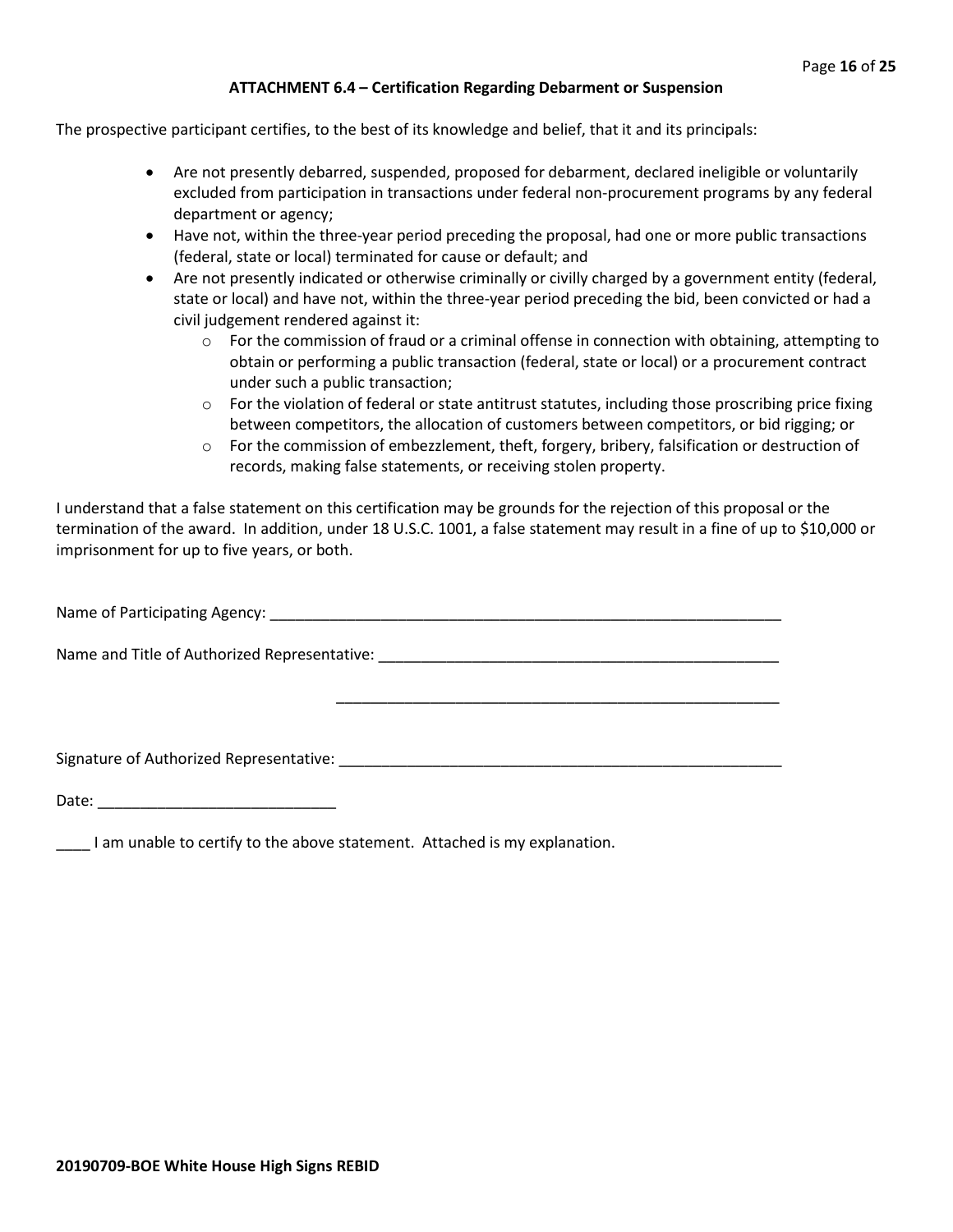#### **ATTACHMENT 6.5 – Condition of Submitting Proposal**

The undersigned Proposer has carefully examined all instructions, requirements, specifications, terms and conditions of the RFP and certifies:

- It is a reputable company regularly engaged in providing goods and/or services necessary to meet the requirements, specifications, terms and conditions of the RFP.
- All statements, information and representations prepared and submitted in response to the RFP are current, complete, true and accurate. Proposer acknowledges that the Sumner County Board of Education (SCS) will rely on such statements, information and representations in selecting the successful proposer(s).
- That the prices quoted shall be SCSs pricing for the products and/or service.
- It shall be bound by all statements, representations, warranties and guarantees made in its proposal.
- Proposer acknowledges that the contract may be canceled if any conflict of interest or appearance of a conflict of interest is discovered by SCS, in its sole discretion.
- All purchase orders must be duly authorized and executed by SCS and subject to the terms and conditions of the RFP.

By checking this box, Proposer agrees that SCS reserves the right to extend the terms, conditions, and prices of this contract to other Institutions (such as State, Local and/or Public Agencies) who express an interest in participating in any contract that results from this RFP. Each of the piggyback Institutions will issue their own purchasing documents for the goods/services. Proposer agrees that SCS shall bear no responsibility or liability for any agreements between Proposer and the other Institution(s) who desire to exercise this option.

| ADDRESS: |          |
|----------|----------|
|          |          |
| PHONE:   | (office) |
|          | (mobile) |
| EMAIL:   |          |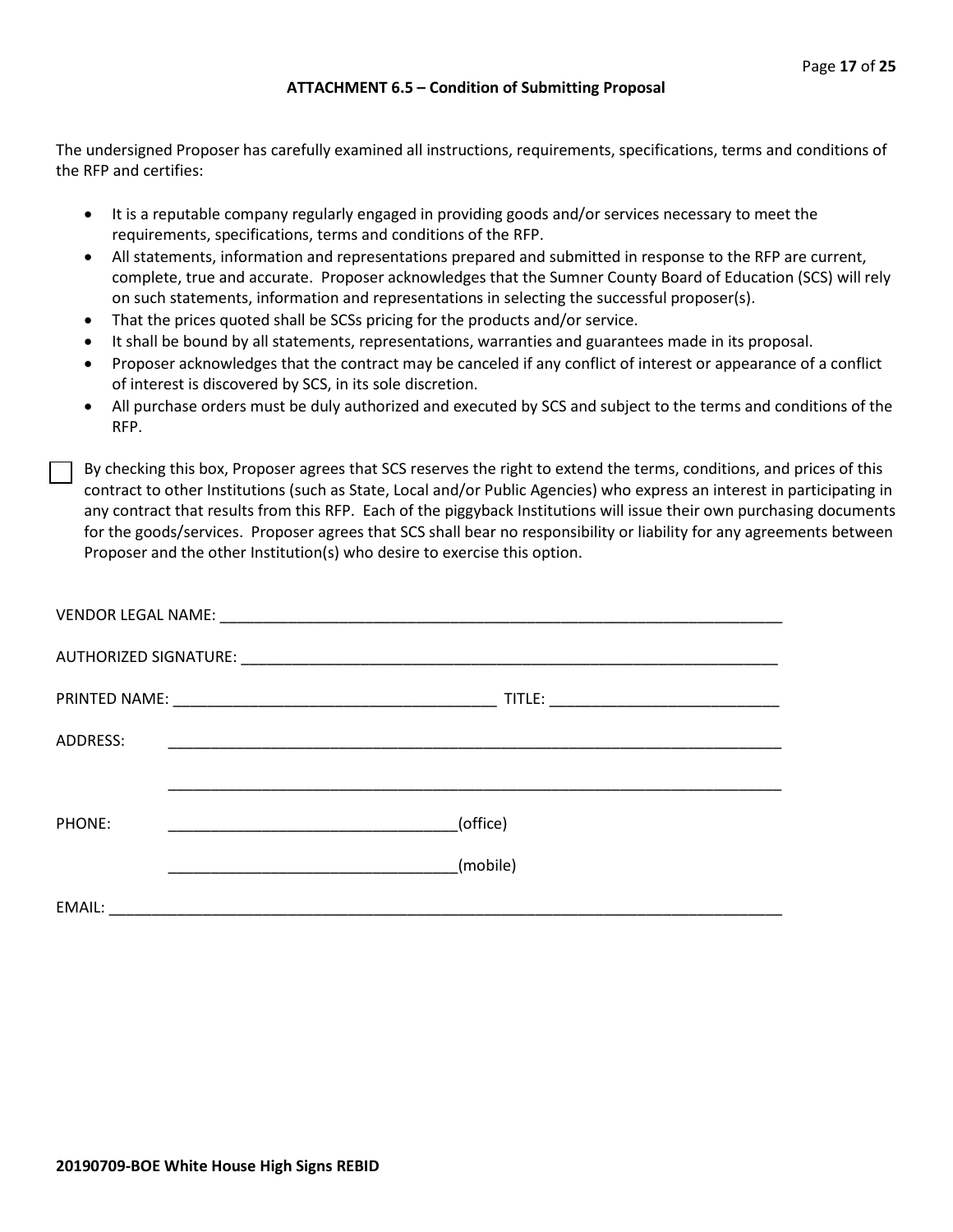#### **ATTACHMENT 6.6 – Statement of Non-Collusion**

The undersigned affirms that they are duly authorized to execute this contract, that this company, corporation, firm, partnership or individual has not prepared this proposal in collusion with any other respondent, and that the contents of this proposal as to prices, terms or conditions of said proposal have not been communicated by the undersigned nor by any employee or agent to any other person engaged in this type of business prior to the official opening of this proposal.

| Address: |          |  |  |  |
|----------|----------|--|--|--|
|          | (office) |  |  |  |
|          | (mobile) |  |  |  |
|          |          |  |  |  |
|          |          |  |  |  |
|          |          |  |  |  |
|          |          |  |  |  |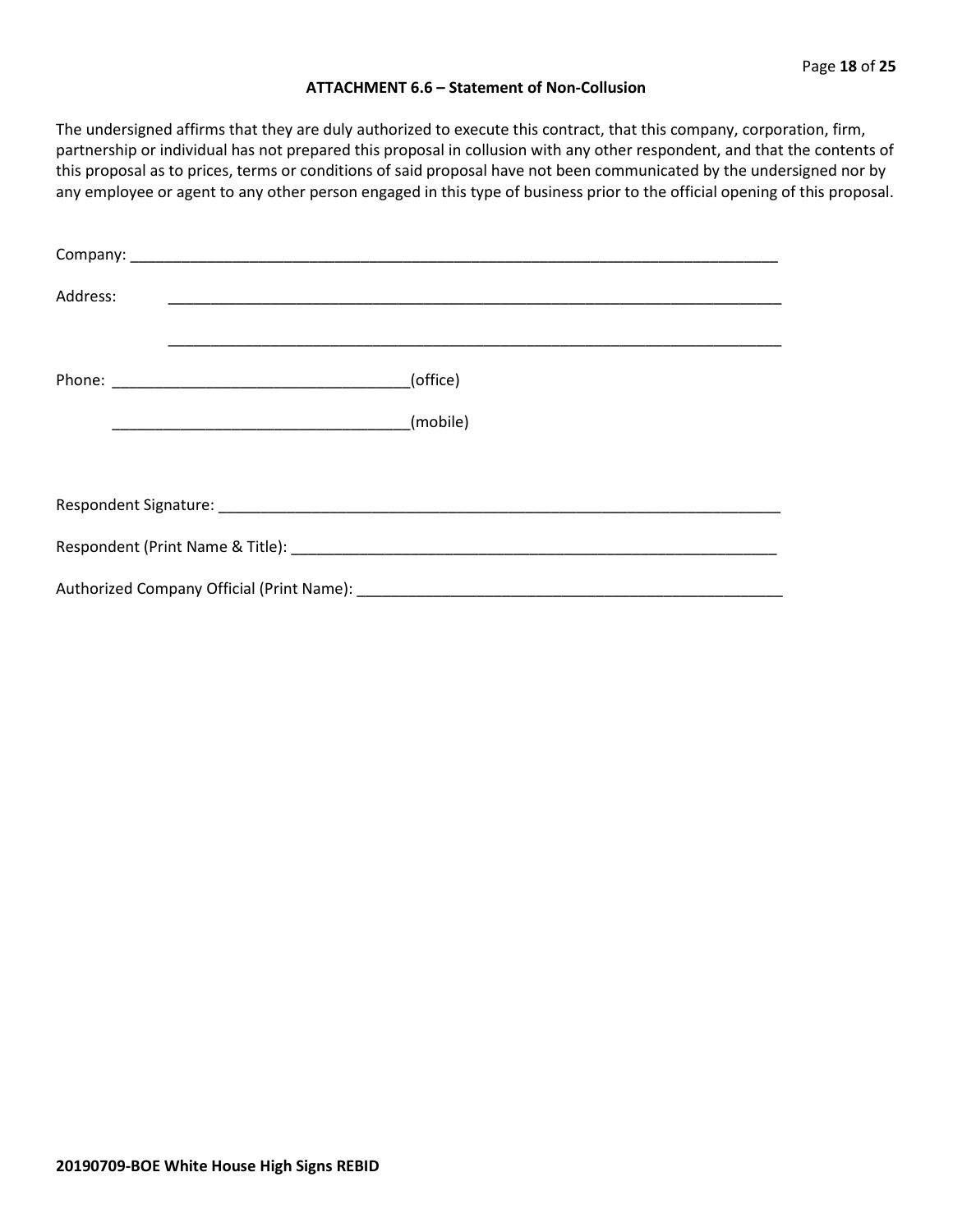#### **ATTESTATION RE PERSONNEL USED IN CONTRACT PERFORMANCE**

| LCONTRACTOR LEGAL ENTITY NAME:                                         |  |
|------------------------------------------------------------------------|--|
| FEDERAL EMPLOYER IDENTIFICATION NUMBER:<br>(or Social Security Number) |  |

**The Contractor, identified above, does hereby attest, certify, warrant and assure that the Contractor shall not knowingly utilize the services of an illegal immigrant in the performance of this Contract and shall not knowingly utilize the services of any subcontractor who will utilize the services of an illegal immigrant in the performance of this Contract, T.C.A. § 12-3-309.**

SIGNATURE & DATE:

*NOTICE: This attestation MUST be signed by an individual empowered to contractually bind the Contractor.*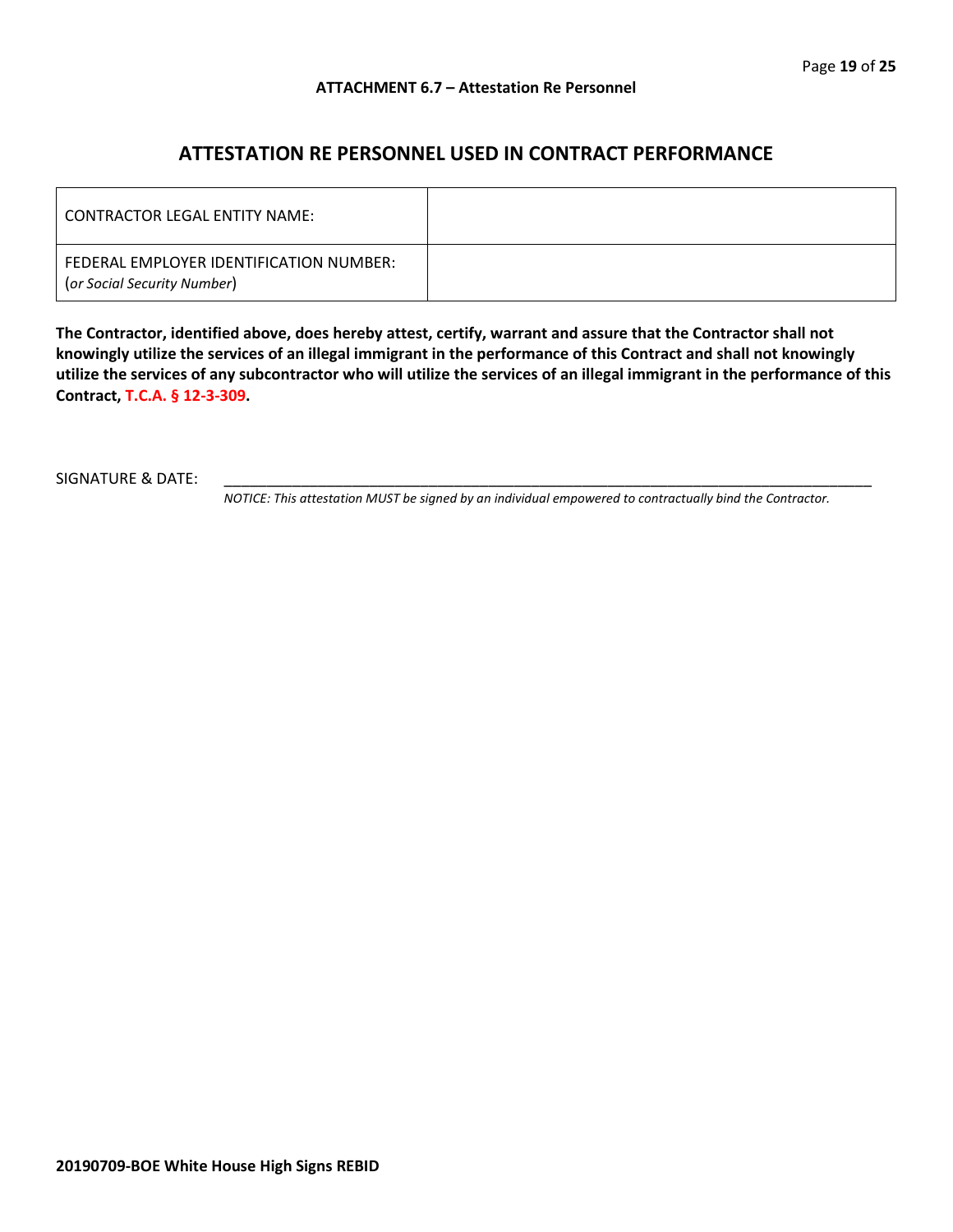#### **ATTACHMENT 6.8 – Drug Free Workplace Affidavit**

The Sumner County Board of Education is committed to maintaining a safe and productive work environment for its employees and to providing high quality service to its citizens. The goal of this policy is for Sumner County Board of Education employees and contractors to remain, or become and remain, drug-free. Abuse and dependency on alcohol and/or drugs can seriously affect the health of employees, contractors and citizens, jeopardize personal safety, impact the safety of others and impair job performance.

**STATE OF** 

**COUNTY OF** \_\_\_\_\_\_\_\_\_\_\_\_\_\_\_\_\_\_\_\_\_\_\_\_\_\_\_\_\_\_\_\_\_

The undersigned, principal officer of

an employer of five (5) or more employees contracting with Sumner County Board of Education to provide goods or services, hereby states under oath as follows:

- 1. The undersigned is a principal officer of \_\_\_\_\_\_\_\_\_\_\_\_\_\_\_\_\_\_\_\_\_\_\_\_\_\_\_\_\_\_\_\_\_\_\_\_\_\_\_\_\_\_\_\_\_\_\_\_\_\_\_\_\_\_\_\_\_\_\_ (hereinafter referred to as the "Company") and is duly authorized to execute this Affidavit on behalf of the Company.
- 2. The Company submits this Affidavit pursuant to T.C.A. § 50-9-113, which requires each employer with no less than five (5) employees receiving pay who contracts with the state and any local government to provide contracted services to submit an affidavit stating that such employer has a drug-free workplace program that complies with Title 50, Chapter 9 of the *Tennessee Code Annotated*.
- 3. The Company is in compliance with T.C.A. § 50-9-113 and all applicable Federal Laws, Rules and Regulations requiring a drug-free workplace program.

Further affiant saith not.

| <b>Principal Officer:</b> |  |  |  |
|---------------------------|--|--|--|
|                           |  |  |  |

**STATE OF** \_\_\_\_\_\_\_\_\_\_\_\_\_\_\_\_\_\_\_\_\_\_\_\_\_\_\_\_\_\_\_\_\_\_

**COUNTY OF** \_\_\_\_\_\_\_\_\_\_\_\_\_\_\_\_\_\_\_\_\_\_\_\_\_\_\_\_\_\_\_\_\_\_

Before me personally appeared example and the set of the set of the set of the set of the set of the set of the set of the set of the set of the set of the set of the set of the set of the set of the set of the set of the

I am personally acquainted (or proved to me on the basis of satisfactory evidence) and who acknowledged that such person executed the foregoing affidavit for the purposes therein contained.

Witness my hand and seal at office this day of day of the state of the state of the state of the state of the state of the state of the state of the state of the state of the state of the state of the state of the state of

Notary Public

My commission expires: \_\_\_\_\_\_\_\_\_\_\_\_\_\_\_\_\_\_\_\_\_\_\_

\_\_\_\_\_\_\_\_\_\_\_\_\_\_\_\_\_\_\_\_\_\_\_\_\_\_\_\_\_\_\_\_\_\_\_\_\_\_\_\_\_\_\_\_\_\_\_\_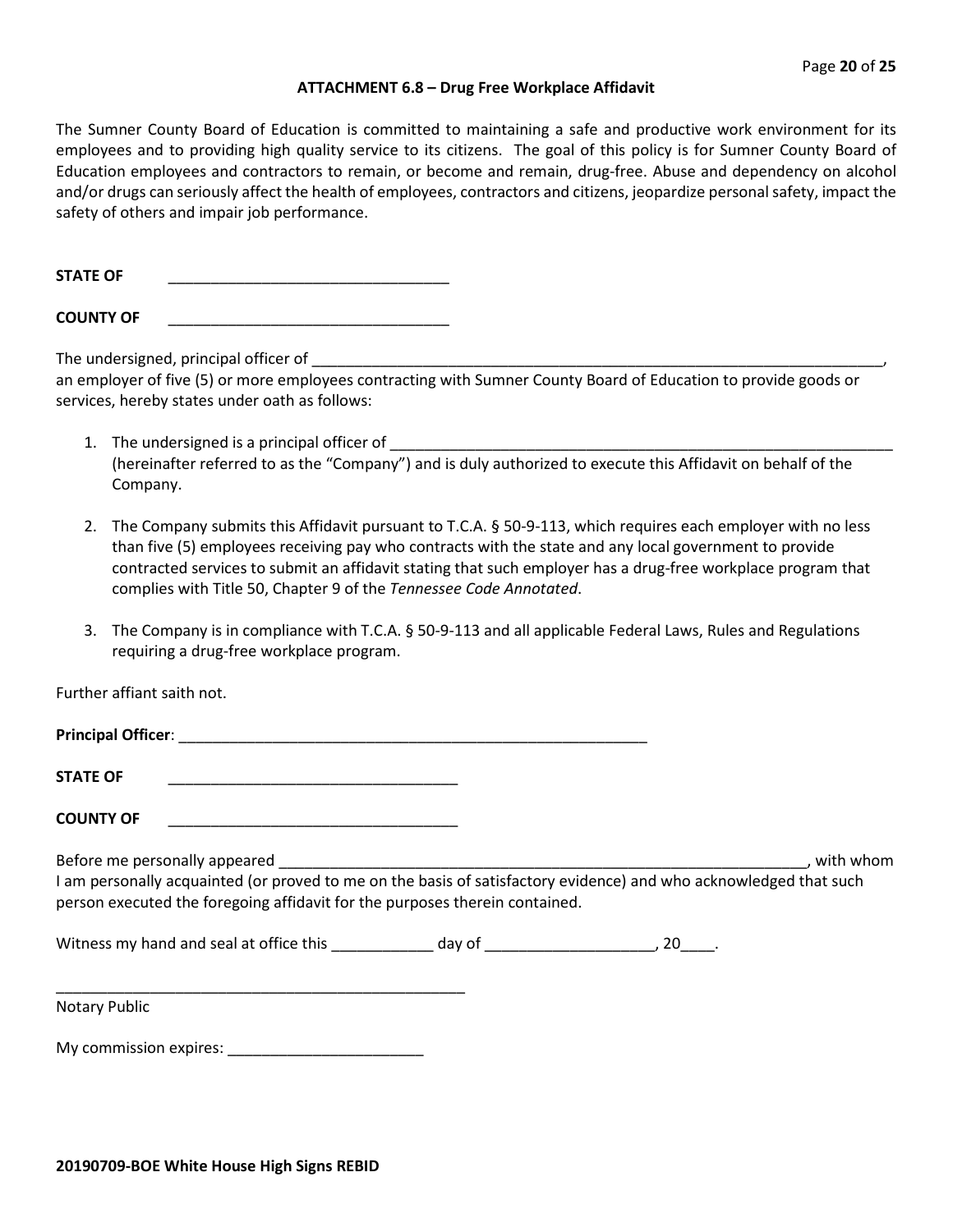#### **ATTACHMENT 6.9 – W9**

# Request for Taxpayer<br>Identification Number and Certification

Form **W-9** 

Give Form to the<br>requester. Do not send to the IRS.

| rom                                                                                                                                                                                                                                                                                                                                                                                                                                                                                                                                                                                                                                                                                                                                                                         | (Rev. December 2014)<br>Department of the Treasury<br>Internal Revenue Service                            | ncquest ivi Taxpayer<br><b>Identification Number and Certification</b>                                                                                                                                                                                                             |                                                                                                          |              |                                                                                              |                                       |  | requester. Do not<br>send to the IRS.                                                                                                                                   |                         |  |  |
|-----------------------------------------------------------------------------------------------------------------------------------------------------------------------------------------------------------------------------------------------------------------------------------------------------------------------------------------------------------------------------------------------------------------------------------------------------------------------------------------------------------------------------------------------------------------------------------------------------------------------------------------------------------------------------------------------------------------------------------------------------------------------------|-----------------------------------------------------------------------------------------------------------|------------------------------------------------------------------------------------------------------------------------------------------------------------------------------------------------------------------------------------------------------------------------------------|----------------------------------------------------------------------------------------------------------|--------------|----------------------------------------------------------------------------------------------|---------------------------------------|--|-------------------------------------------------------------------------------------------------------------------------------------------------------------------------|-------------------------|--|--|
|                                                                                                                                                                                                                                                                                                                                                                                                                                                                                                                                                                                                                                                                                                                                                                             | 1 Name (as shown on your income tax return). Name is required on this line; do not leave this line blank. |                                                                                                                                                                                                                                                                                    |                                                                                                          |              |                                                                                              |                                       |  |                                                                                                                                                                         |                         |  |  |
| οû                                                                                                                                                                                                                                                                                                                                                                                                                                                                                                                                                                                                                                                                                                                                                                          | 2 Business name/disregarded entity name, if different from above                                          |                                                                                                                                                                                                                                                                                    |                                                                                                          |              |                                                                                              |                                       |  |                                                                                                                                                                         |                         |  |  |
| page<br>3 Check appropriate box for federal tax classification; check only one of the following seven boxes:<br>S<br>S Corporation Partnership<br>C Corporation<br>Individual/sole proprietor or<br>Specific Instructions<br>single-member LLC<br>Print or type<br>Limited liability company. Enter the tax classification (C=C corporation, S=S corporation, P=partnership) ▶<br>Note. For a single-member LLC that is disregarded, do not check LLC; check the appropriate box in the line above for                                                                                                                                                                                                                                                                      |                                                                                                           |                                                                                                                                                                                                                                                                                    |                                                                                                          | Trust/estate |                                                                                              |                                       |  | 4 Exemptions (codes apply only to<br>certain entities, not individuals; see<br>instructions on page 3):<br>Exempt payee code (if any)<br>Exemption from FATCA reporting |                         |  |  |
| the tax classification of the single-member owner.                                                                                                                                                                                                                                                                                                                                                                                                                                                                                                                                                                                                                                                                                                                          |                                                                                                           |                                                                                                                                                                                                                                                                                    |                                                                                                          |              |                                                                                              | code (if any)                         |  |                                                                                                                                                                         |                         |  |  |
|                                                                                                                                                                                                                                                                                                                                                                                                                                                                                                                                                                                                                                                                                                                                                                             | Other (see instructions)<br>5 Address (number, street, and apt. or suite no.)                             |                                                                                                                                                                                                                                                                                    |                                                                                                          |              | (Applies to accounts maintained outside the U.S.)<br>Requester's name and address (optional) |                                       |  |                                                                                                                                                                         |                         |  |  |
| See                                                                                                                                                                                                                                                                                                                                                                                                                                                                                                                                                                                                                                                                                                                                                                         | 6 City, state, and ZIP code                                                                               |                                                                                                                                                                                                                                                                                    |                                                                                                          |              |                                                                                              |                                       |  |                                                                                                                                                                         |                         |  |  |
|                                                                                                                                                                                                                                                                                                                                                                                                                                                                                                                                                                                                                                                                                                                                                                             | 7 List account number(s) here (optional)                                                                  |                                                                                                                                                                                                                                                                                    |                                                                                                          |              |                                                                                              |                                       |  |                                                                                                                                                                         |                         |  |  |
|                                                                                                                                                                                                                                                                                                                                                                                                                                                                                                                                                                                                                                                                                                                                                                             | Part I                                                                                                    | <b>Taxpayer Identification Number (TIN)</b>                                                                                                                                                                                                                                        |                                                                                                          |              |                                                                                              |                                       |  |                                                                                                                                                                         |                         |  |  |
| Enter your TIN in the appropriate box. The TIN provided must match the name given on line 1 to avoid<br>backup withholding. For individuals, this is generally your social security number (SSN). However, for a<br>resident alien, sole proprietor, or disregarded entity, see the Part I instructions on page 3. For other                                                                                                                                                                                                                                                                                                                                                                                                                                                |                                                                                                           |                                                                                                                                                                                                                                                                                    |                                                                                                          |              | Social security number                                                                       |                                       |  |                                                                                                                                                                         |                         |  |  |
|                                                                                                                                                                                                                                                                                                                                                                                                                                                                                                                                                                                                                                                                                                                                                                             | TIN on page 3.                                                                                            | entities, it is your employer identification number (EIN). If you do not have a number, see How to get a                                                                                                                                                                           |                                                                                                          | or           |                                                                                              |                                       |  |                                                                                                                                                                         |                         |  |  |
|                                                                                                                                                                                                                                                                                                                                                                                                                                                                                                                                                                                                                                                                                                                                                                             |                                                                                                           | Note. If the account is in more than one name, see the instructions for line 1 and the chart on page 4 for                                                                                                                                                                         |                                                                                                          |              |                                                                                              | <b>Employer identification number</b> |  |                                                                                                                                                                         |                         |  |  |
|                                                                                                                                                                                                                                                                                                                                                                                                                                                                                                                                                                                                                                                                                                                                                                             | quidelines on whose number to enter.                                                                      |                                                                                                                                                                                                                                                                                    |                                                                                                          |              |                                                                                              | -                                     |  |                                                                                                                                                                         |                         |  |  |
| Part II                                                                                                                                                                                                                                                                                                                                                                                                                                                                                                                                                                                                                                                                                                                                                                     |                                                                                                           | Certification                                                                                                                                                                                                                                                                      |                                                                                                          |              |                                                                                              |                                       |  |                                                                                                                                                                         |                         |  |  |
|                                                                                                                                                                                                                                                                                                                                                                                                                                                                                                                                                                                                                                                                                                                                                                             | Under penalties of perjury, I certify that:                                                               |                                                                                                                                                                                                                                                                                    |                                                                                                          |              |                                                                                              |                                       |  |                                                                                                                                                                         |                         |  |  |
|                                                                                                                                                                                                                                                                                                                                                                                                                                                                                                                                                                                                                                                                                                                                                                             |                                                                                                           | 1. The number shown on this form is my correct taxpayer identification number (or I am waiting for a number to be issued to me); and                                                                                                                                               |                                                                                                          |              |                                                                                              |                                       |  |                                                                                                                                                                         |                         |  |  |
| 2. I am not subject to backup withholding because: (a) I am exempt from backup withholding, or (b) I have not been notified by the Internal Revenue<br>Service (IRS) that I am subject to backup withholding as a result of a failure to report all interest or dividends, or (c) the IRS has notified me that I am<br>no longer subject to backup withholding; and                                                                                                                                                                                                                                                                                                                                                                                                         |                                                                                                           |                                                                                                                                                                                                                                                                                    |                                                                                                          |              |                                                                                              |                                       |  |                                                                                                                                                                         |                         |  |  |
|                                                                                                                                                                                                                                                                                                                                                                                                                                                                                                                                                                                                                                                                                                                                                                             |                                                                                                           | 3. I am a U.S. citizen or other U.S. person (defined below); and                                                                                                                                                                                                                   |                                                                                                          |              |                                                                                              |                                       |  |                                                                                                                                                                         |                         |  |  |
| 4. The FATCA code(s) entered on this form (if any) indicating that I am exempt from FATCA reporting is correct.<br>Certification instructions. You must cross out item 2 above if you have been notified by the IRS that you are currently subject to backup withholding<br>because you have failed to report all interest and dividends on your tax return. For real estate transactions, item 2 does not apply. For mortgage<br>interest paid, acquisition or abandonment of secured property, cancellation of debt, contributions to an individual retirement arrangement (IRA), and<br>generally, payments other than interest and dividends, you are not required to sign the certification, but you must provide your correct TIN. See the<br>instructions on page 3. |                                                                                                           |                                                                                                                                                                                                                                                                                    |                                                                                                          |              |                                                                                              |                                       |  |                                                                                                                                                                         |                         |  |  |
|                                                                                                                                                                                                                                                                                                                                                                                                                                                                                                                                                                                                                                                                                                                                                                             | Sign<br>Signature of<br>Here<br>Date $\blacktriangleright$<br>U.S. person $\blacktriangleright$           |                                                                                                                                                                                                                                                                                    |                                                                                                          |              |                                                                                              |                                       |  |                                                                                                                                                                         |                         |  |  |
|                                                                                                                                                                                                                                                                                                                                                                                                                                                                                                                                                                                                                                                                                                                                                                             | <b>General Instructions</b>                                                                               |                                                                                                                                                                                                                                                                                    | · Form 1098 (home mortgage interest), 1098-E (student loan interest), 1098-T                             |              |                                                                                              |                                       |  |                                                                                                                                                                         |                         |  |  |
|                                                                                                                                                                                                                                                                                                                                                                                                                                                                                                                                                                                                                                                                                                                                                                             |                                                                                                           | Section references are to the Internal Revenue Code unless otherwise noted.                                                                                                                                                                                                        | (tuition)<br>· Form 1099-C (canceled debt)                                                               |              |                                                                                              |                                       |  |                                                                                                                                                                         |                         |  |  |
|                                                                                                                                                                                                                                                                                                                                                                                                                                                                                                                                                                                                                                                                                                                                                                             |                                                                                                           | Future developments. Information about developments affecting Form W-9 (such                                                                                                                                                                                                       | · Form 1099-A (acquisition or abandonment of secured property)                                           |              |                                                                                              |                                       |  |                                                                                                                                                                         |                         |  |  |
| as legislation enacted after we release it) is at www.irs.gov/fw9.                                                                                                                                                                                                                                                                                                                                                                                                                                                                                                                                                                                                                                                                                                          |                                                                                                           |                                                                                                                                                                                                                                                                                    | Use Form W-9 only if you are a U.S. person (including a resident alien), to<br>provide your correct TIN. |              |                                                                                              |                                       |  |                                                                                                                                                                         |                         |  |  |
| <b>Purpose of Form</b><br>An individual or entity (Form W-9 requester) who is required to file an information<br>return with the IRS must obtain your correct taxpayer identification number (TIN)<br>which may be your social security number (SSN), individual taxpayer identification<br>number (ITIN), adoption taxpayer identification number (ATIN), or employer                                                                                                                                                                                                                                                                                                                                                                                                      |                                                                                                           | If you do not return Form W-9 to the requester with a TIN, you might be subject<br>to backup withholding. See What is backup withholding? on page 2.<br>By signing the filled-out form, you:<br>1. Certify that the TIN you are giving is correct (or you are waiting for a number |                                                                                                          |              |                                                                                              |                                       |  |                                                                                                                                                                         |                         |  |  |
| identification number (EIN), to report on an information return the amount paid to<br>you, or other amount reportable on an information return. Examples of information<br>returns include, but are not limited to, the following:                                                                                                                                                                                                                                                                                                                                                                                                                                                                                                                                          |                                                                                                           | to be issued).<br>2. Certify that you are not subject to backup withholding, or                                                                                                                                                                                                    |                                                                                                          |              |                                                                                              |                                       |  |                                                                                                                                                                         |                         |  |  |
| · Form 1099-INT (interest earned or paid)                                                                                                                                                                                                                                                                                                                                                                                                                                                                                                                                                                                                                                                                                                                                   |                                                                                                           | 3. Claim exemption from backup withholding if you are a U.S. exempt payee. If<br>applicable, you are also certifying that as a U.S. person, your allocable share of                                                                                                                |                                                                                                          |              |                                                                                              |                                       |  |                                                                                                                                                                         |                         |  |  |
| . Form 1099-DIV (dividends, including those from stocks or mutual funds)                                                                                                                                                                                                                                                                                                                                                                                                                                                                                                                                                                                                                                                                                                    |                                                                                                           | any partnership income from a U.S. trade or business is not subject to the                                                                                                                                                                                                         |                                                                                                          |              |                                                                                              |                                       |  |                                                                                                                                                                         |                         |  |  |
| * Form 1099-MISC (various types of income, prizes, awards, or gross proceeds)<br>. Form 1099-B (stock or mutual fund sales and certain other transactions by<br>brokers)                                                                                                                                                                                                                                                                                                                                                                                                                                                                                                                                                                                                    |                                                                                                           | withholding tax on foreign partners' share of effectively connected income, and<br>4. Certify that FATCA code(s) entered on this form (if any) indicating that you are                                                                                                             |                                                                                                          |              |                                                                                              |                                       |  |                                                                                                                                                                         |                         |  |  |
| exempt from the FATCA reporting, is correct. See What is FATCA reporting? on<br>page 2 for further information.<br>. Form 1099-S (proceeds from real estate transactions)                                                                                                                                                                                                                                                                                                                                                                                                                                                                                                                                                                                                   |                                                                                                           |                                                                                                                                                                                                                                                                                    |                                                                                                          |              |                                                                                              |                                       |  |                                                                                                                                                                         |                         |  |  |
|                                                                                                                                                                                                                                                                                                                                                                                                                                                                                                                                                                                                                                                                                                                                                                             |                                                                                                           | . Form 1099-K (merchant card and third party network transactions)                                                                                                                                                                                                                 |                                                                                                          |              |                                                                                              |                                       |  |                                                                                                                                                                         |                         |  |  |
|                                                                                                                                                                                                                                                                                                                                                                                                                                                                                                                                                                                                                                                                                                                                                                             |                                                                                                           | Cat. No. 10231X                                                                                                                                                                                                                                                                    |                                                                                                          |              |                                                                                              |                                       |  |                                                                                                                                                                         | Form W-9 (Rev. 12-2014) |  |  |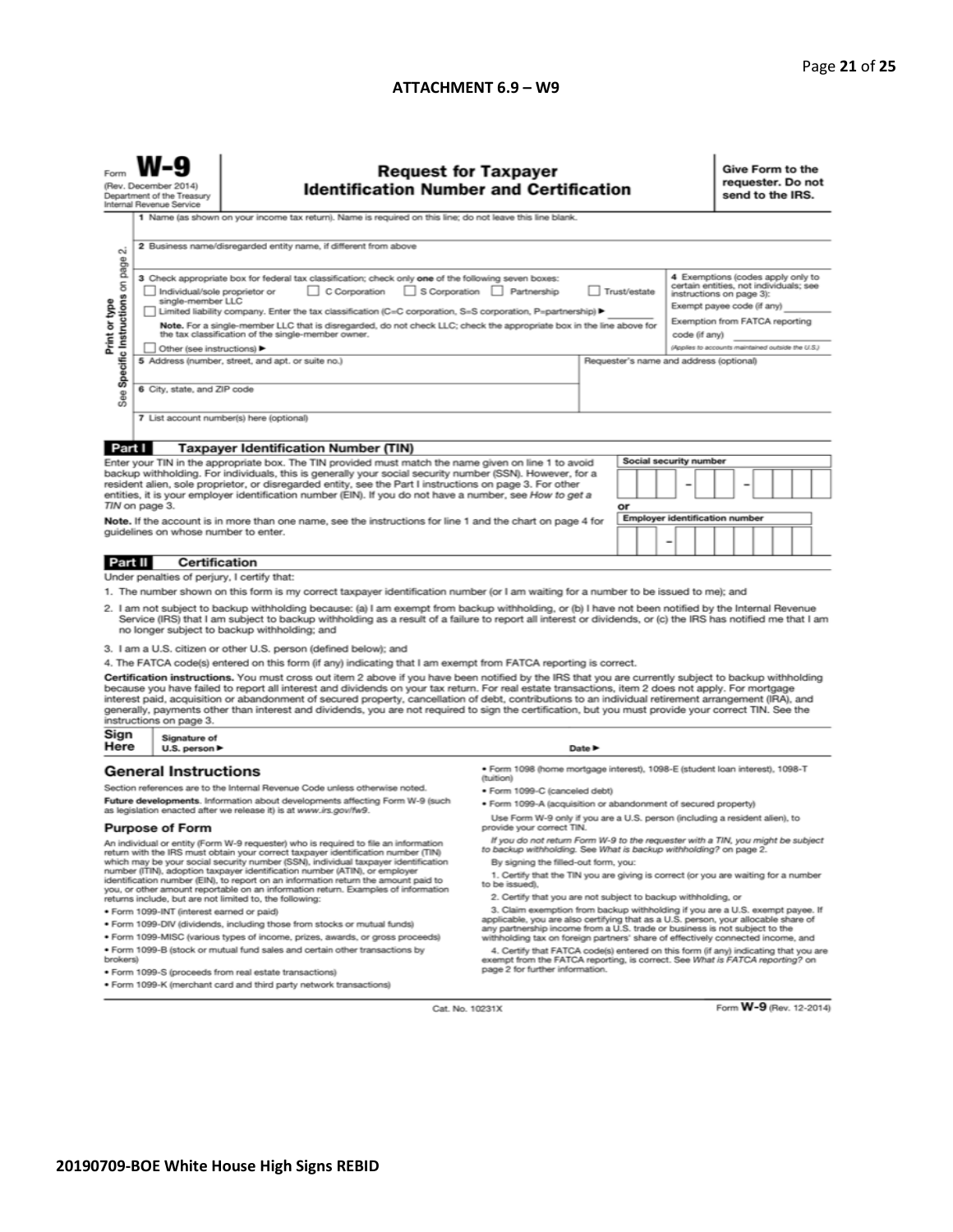#### **ATTACHMENT 6.10 – Standard Terms & Conditions SUMNER COUNTY BOARD OF EDUCATION (SCS)**

#### **1. PREPARATION AND SUBMISSION OF BID.**

- **a.** Failure to examine any drawings**,** specifications, or instructions will be at the proposer's risk. Any deviation from the stated terms, conditions and specifications must be coordinated with and approved in writing by the SCS Purchasing Supervisor.
- **b.** RFP SUBMITTAL / SIGNATURE: Proposal shall give the full name and business address of the bidder. If the proposer is a corporation, the name shall be stated as it is in the corporate charter. Proposals must be signed in ink by the proposer's authorized agent. Unsigned proposals will be rejected. Proposals are to be sealed and the outside of the envelope is to reference the RFP number. The person signing the proposal must show their title, and if requested by the institution, must furnish satisfactory proof of his or her authority to bind his or her company in contract. Proposer understands that by submitting a proposal with an authorized signature, it shall constitute an offer to SCS. Proposals must be typewritten or in ink; otherwise they may not be considered. Purchase orders will be issued to the firm name appearing on the W9. Electronic submissions via email, fax, etc. shall not be accepted.
- **c.** SCS is not responsible for any costs incurred by any vendor pursuant to the RFP. The vendor shall be responsible for all costs incurred in connection with the preparation and submission of its proposal.
- **d.** All proposers must be in compliance with T.C.A. § 62-6-119 at the time of proposal submission and provide evidence of compliance with the applicable provisions of the chapter before such proposal may be considered.
- **e.** Proposals are to be received in the location designated in the RFP no later than the specified date and time. Late submissions will NOT be opened or considered.
- **f.** No erasures permitted. Errors may be crossed out and corrections printed in ink or typewritten adjacent to error and must be initialed in ink by person signing the proposal.
- **g.** Specifications: Reference to available specifications shall be sufficient to make the terms of the specifications binding on the proposer. The use of the name of a manufacturer, or any special brand or make in describing an item does not restrict the proposer to that manufacturer or specific article, unless specifically stated. Comparable products of other manufacturers will be considered if proof of compatibility is contained in the proposal. Proposers are required to notify SCSs Purchasing Supervisor whenever specifications/procedures are not perceived to be fair and open. The articles on which the proposal is submitted must be equal or superior to that specified. Informative and Descriptive Literature: The proposer must show brand or trade names of the articles proposed, when applicable. It shall be the responsibility of the proposer, including proposer's whose product is referenced, to furnish with the proposer such specifications, catalog pages, brochures or other data as will provide an adequate basis for determining the quality and functional capabilities of the product offered. Failure to provide this data may be considered valid justification for rejection of proposer.
- **h.** Samples: Samples of items when called for, must be furnished free of expense, and if not destroyed will, upon proposer's request within ten (10) days of RFP opening, be returned at the proposer's expense. Each sample must be labeled with the proposer's name, manufacturer's brand name and number, RFP number and item reference.
- **i.** Time of Performance: The number of calendar days in which delivery is to be made after receipt of order shall be stated in the RFP and may be a factor in making an award, price notwithstanding. If no delivery time is stated in the bid, bidder agrees that delivery is to be made within two weeks (10 business days) of order.
- **j.** Transportation and delivery charges should be included in the price and be fully prepaid by the vendor to the destination specified in the RFP. Proposal prices shall include delivery of all items F.O.B. destination.
- **k.** New materials and supplies must be delivered unless otherwise specifically stated in the RFP.
- **l.** Alternate/multiple bids will not be considered unless specifically called for in the RFP.
- **m.** Only proposals submitted on RFP forms furnished by SCS will be considered.
- n. By signing this RFP where indicated, the proposer agrees to strictly abide by all local, state and federal statutes and regulations. The proposer further certifies that this proposer is made without collusion or fraud.
- **o.** Error in Proposal. In case of error in the extension of prices in the proposal, the unit price will govern. Late submissions will NOT be opened or considered. Proposers are cautioned to verify their proposals before submission, as amendments received after the ITB deadline will not be considered. No proposals shall be altered, amended or withdrawn after opening. After proposal opening, a proposer may withdraw a proposal only when there is obvious clerical error such as a misplaced decimal point, or when enforcement of the proposal would impose unconscionable hardship due to an error in the proposal resulting in a quotation substantially below the other proposals received. Proposal withdrawals will be considered only upon written request of the proposer.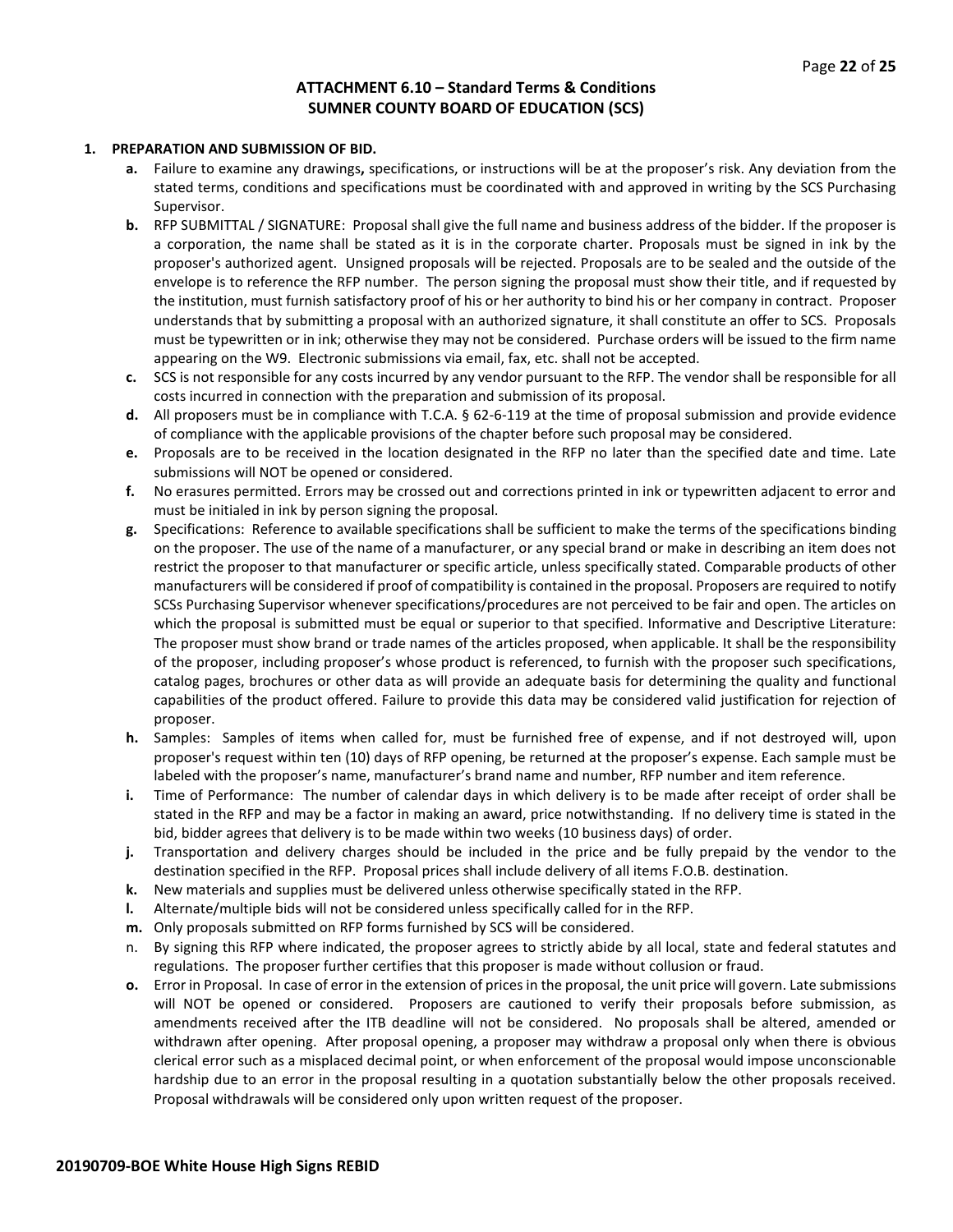- **2. OPEN RECORDS.** In order to comply with the provisions of the Tennessee Open Records Act, all proposals will be publicly opened and are subject to public inspection after the award upon written request. Proposers may be present at ITB opening. Summary information will be posted the SCS website, www.sumnerschools.org under the Invitation to Bid link.
- **3. ACCEPTANCE AND AWARD.** SCS reserves the right to reject any and all proposals and to waive any informality in proposals and, unless otherwise specified by the proposer to accept any item in the proposal. Action to reject all proposals shall be taken for unreasonably high prices, errors in the proposal documents, cessation of need, unavailability of funds, or any other reason approved by SCS.
	- a. Contracts and purchases will be made with the lowest, responsive, responsible, qualified proposer. The quality of the articles to be supplied, their conformity with the specifications, their suitability to the requirements of the Institution, cash discount offered, and the delivery terms will be taken into consideration.
	- b. Any deviation from these stated terms, specifications and conditions must be coordinated with and approved in writing by the Purchasing Supervisor.
	- c. Prices quoted on the response (if any) are to be considered firm and binding until the said equipment, supplies or services are in the possession of SCS.
	- d. SCS reserves the right to order more or less than the quantity listed in the proposal.
	- e. If a proposer fails to state a time within which a proposal must be accepted, it is understood and agreed that SCS shall have ninety (90) days to accept.
	- f. No purchase or contract is authorized or valid until the issuance of a SCS purchase order in accordance with SCS policy. No SCS employee is authorized to purchase equipment, supplies or services prior to the issuance of such a purchase order.
	- g. The contract may not be assigned without written SCS consent.
	- h. If the appropriate space is marked on the ITB, other Institutions (such as State, Local and/or Public Agencies) may purchase off the contract during the same period as SCS.
	- i. The awarded proposer will be required to post a performance and payment bond in the amount of 25% of the contract price if it exceeds \$100,000 as stated by T.C.A. §12-4-201.
	- j. If the project cost is in excess of \$25,000 a performance bond must be secured by the requesting part in an amount equal to the market improvement value.
- **4. PAYMENT**. Payment terms must be specified in the proposal, including any discounts for early payment. Partial payments will not be approved unless justification for such payment can be shown. Terms will be NET 30 days. Payment will not be made until the conditions and specifications of the RFP are inspected and approved as conforming by persons appointed by SCS.
- **5. DEFAULT OF SELECTED VENDOR.** In case of vendor default, SCS may procure the articles or services from other sources and hold the defaulting vendor responsible for any resulting cost. If the awarded vendor violates any terms of their response, the contract, SCS policy or any law, they may be disqualified from proposing for a period of two years for minor violations or longer for major violations. Proposals from disqualified proposers will not be accepted during the period of disqualification.
- **6. INSPECTION OF PURCHASES.** Articles received which are not equivalent will not be accepted and will be picked up by the vendor or returned to vendor, shipping charges collect. SCS shall have a reasonable period in which to inspect and accept or reject materials without liability. If necessity requires SCS to use nonconforming materials, an appropriate reduction in payment may be made.
- **7. TAXES.** SCS is tax exempt; do not include taxes in quotation. Vendors making improvements or additions to or performing repair work on real property for SCS are liable for any applicable sales or use tax on tangible personal property used in connection with the contract or furnished to vendors by the state for use under the contract.
- **8. NONDISCRIMINATION.** SCS is an equal opportunity employer. SCS and bidder agree to comply with Titles VI and VII of the Civil Rights Act of 1964, Title IX of the Education Amendments of 1972, Section 504 of the Rehabilitation Act of 1973, Executive Order 11,246, the Americans with Disabilities Act of 1990 and the related regulations to each. Each party assures that it will not discriminate against any individual including, but not limited to employees or applicants for employment and/or students, because of race, religion, creed, color, sex, age, disability, veteran status or national origin. In the event that any claims should arise with regards to violations of any such local, state or federal law, statues, rule or regulations, the vendor will indemnify and hold SCS harmless for any damages, including court costs or attorney fees, which might be incurred.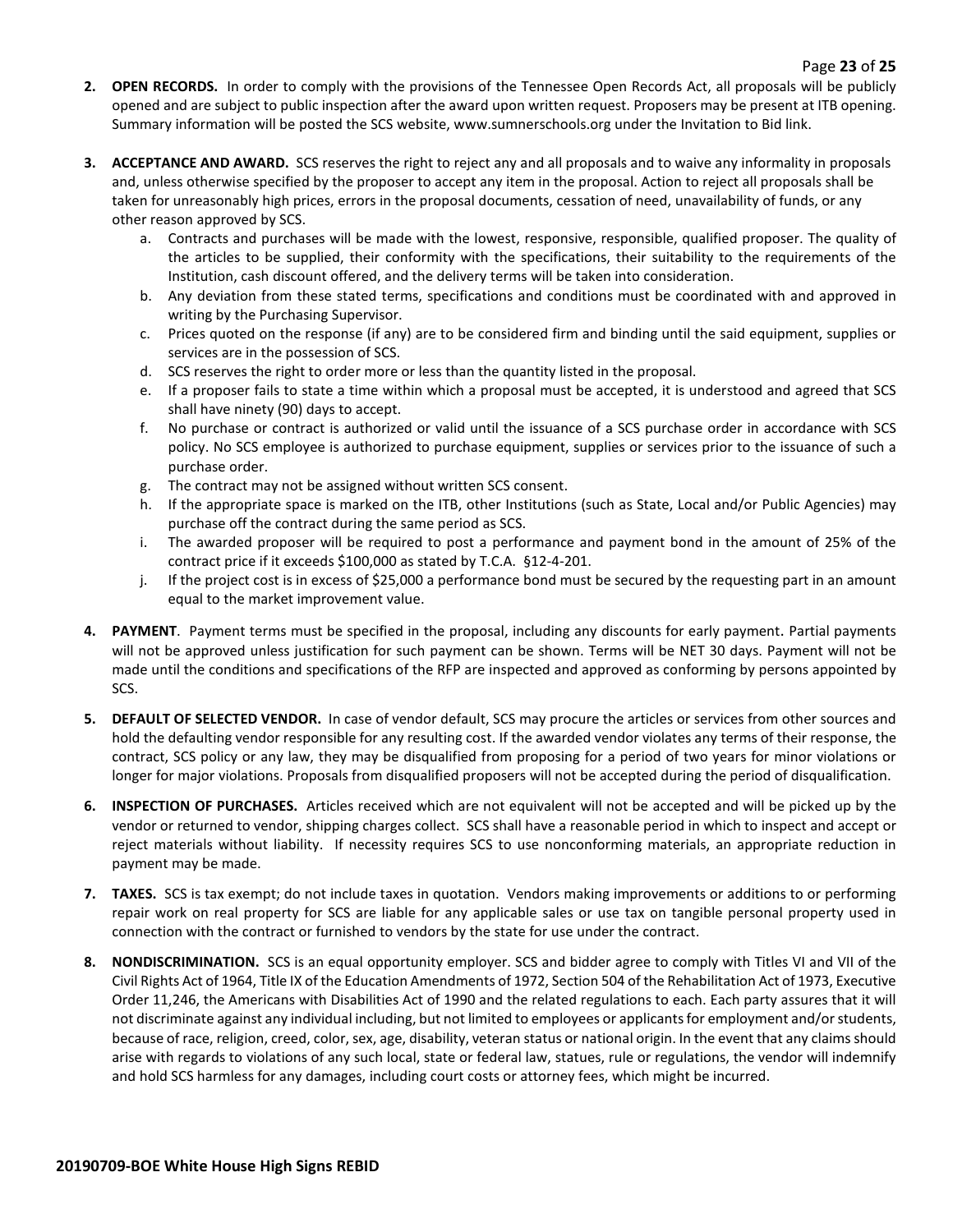- **9. PROHIBITIONS/NO VENDOR CONTRACT FORM.** Acceptance of gifts from vendors is prohibited. T.C.A. §12-4-106. The contract documents for purchase under this RFP shall consist of the successful proposer's bid and SCSs purchase order. **The proposer may request exceptions to terms and conditions and/or request SCS to accept other terms and conditions by means of subsequent documents such as invoices, warranty agreements, license agreements, etc. All subsequent document shall be open to revision for impermissible language. SCS reserves the right to render the proposal unresponsive and subject the proposal to rejection if successful terms cannot be negotiated.**
- **10. PROHIBITION ON HIRING ILLEGAL IMMIGRANTS.** Tennessee Public Chapter No. 878 of 2006, T.C.A. §12-3-309, requires that Contractor attest in writing that Contractor will not knowingly utilize the services of illegal immigrants in the performance of this Contract and will not knowingly utilize the services of any subcontractor, if permitted under this Contract, who will utilize the services of illegal immigrants in the performance of this Contract. The attestation shall be made on the form, Attestation re Personnel Used in Contract Performance ("the Attestation"), which is attached and hereby incorporated by this reference.
- **11. SALES AND USE TAX.** Before the Purchase Order/Contract resulting from this RFP/RFQ is signed, the apparent successful proposer must be registered with the Department of Revenue for the collection of Tennessee sales and use tax as required by T.C.A. §12-3-306.
- **12. ASSIGNMENT.** Neither the vendor nor SCS may assign this agreement without prior written consent of the other party.
- **13. LIABILITIES.** The vendor shall indemnify SCS against liability for any suits, actions or claims of any character arising from or relating to the performance under this agreement by the vendor or its subcontractors. SCS has no obligation for the payment of any judgement or the settlement of any claim made against the vendor or its subcontractors as a result of obligations under this contract.
- **14. APPLICABLE LAW.** Any contract shall be interpreted under the laws and statutes of the State of Tennessee. SCS does not enter into contracts which provide for mediation or arbitration. Any action arising from any contract made from this RFP shall be brought in the state courts in Sumner County, TN or in the United States Federal District Court for the Middle District of Tennessee.

Additionally, it is a violation of state statutes to purchase materials, supplies, services or any other item from a vendor that is a commissioner, official, employee or board member that has any financial or beneficial interest in such transaction, T.C.A. §12-4-101.

- **15. FUNDS**. The Proposer understands and accepts the non-appropriation of funds provision of SCS.
- **16. DATA PRIVACY AND SECURITY**. Personal Information (PI) includes but is not limited to that information protected by HIPAA, the HITECH Act, FERPA, or Gramm-Leach-Bliley) or such information which would allow a third party to gain access to the personal, medical or financial records of any of any party. Vendor represents and warrants that its collection, access, use, storage, disposal and disclosure of PI complies with all applicable federal and state privacy and data protection laws. Vendor represents and warrants that Vendor will maintain compliance with the SSAE 16 standard, and shall undertake any audits and risk assessments Vendor deems necessary to maintain compliance with SSAE16. If PI provided by SCS to Vendor is subject to FERPA. Vendor agrees that in its handling of FERPA data it will perform as a school official as that term is defined by FERPA regulations. Vendor acknowledges that its improper disclosure or re-disclosure of PI covered by FERPA may, under certain circumstances, result in Vendor's exclusion from eligibility to contract with SCS for at least five (5) years. Vendor shall provide SCS with the name and contact information for an employee of Vendor who shall serve as SCS's primary security contact and shall be available to assist Customer twenty-four (24) hours per day, seven (7) days per week as a contact in resolving obligations associated with any security incident in which it is reasonably suspected that there has been a breach of information security. Vendor shall immediately mitigate or resolve any Security Incident, at Vendor's expense and in accordance with applicable privacy rights, laws, regulations and standards. Vendor shall reimburse SCS for actual costs incurred by SCS in responding to, and mitigating damages caused by, any Security Incident, including all costs of notice and/or remediation incurred under applicable law as a result of the Security Incident.
- **17. IRAN DIVESTMENT ACT.** By submission of this proposal, each proposer and each person signing on behalf of any proposer certified, and in the case of a joint proposal, each party thereto certifies as to its own organization, under penalty of perjury, that to the best of its knowledge and belief that each proposer is not on the list created pursuant to T.C.A. §12-12- 106.